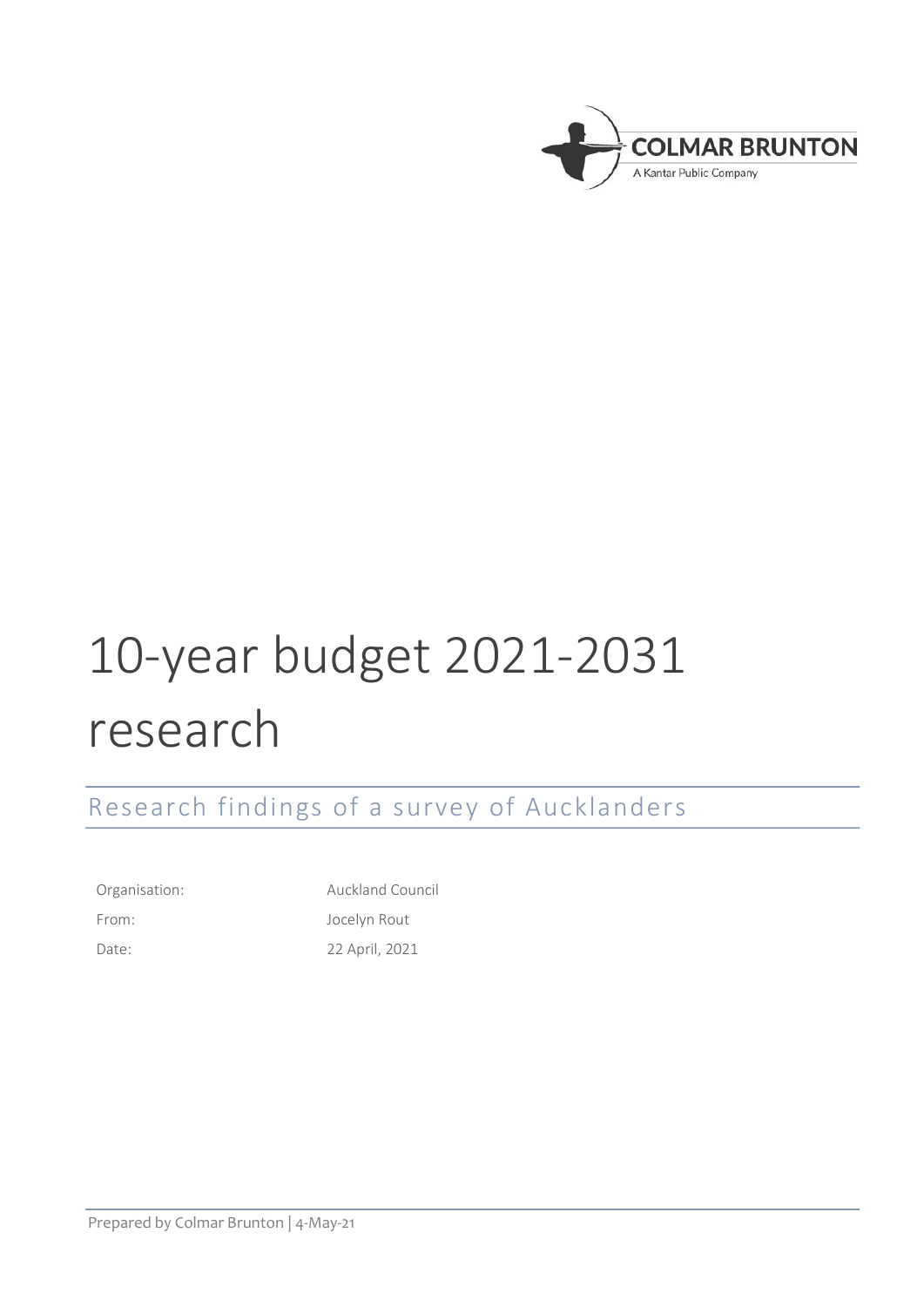# Table of Contents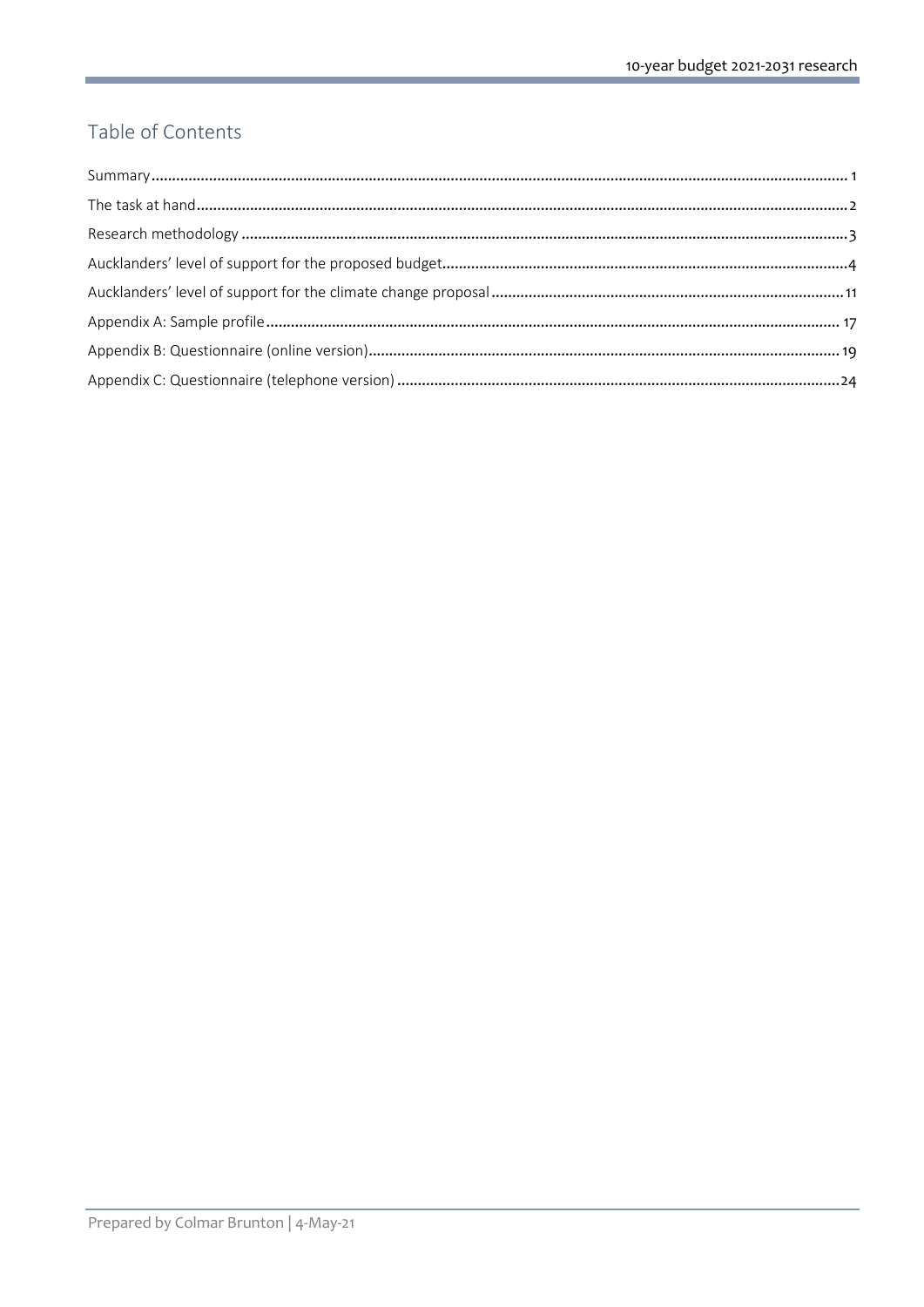# Summary

Auckland Council commissioned Colmar Brunton to measure the level of support for its proposed 10-year budget and its proposal to invest more in responding to climate change.

A mixed method survey of 4,056 Auckland residents who are eligible to vote in local government elections was carried out from 1 to 23 March, 2021. The questionnaire was evaluated using cognitive testing and conventional piloting to ensure survey questions were easily understood.

# Support for proposed 10-year budget

Just under half (46%) support the proposed budget, with the remainder saying they do not support it (37%), they support some other option (6%), or they don't know (11%).

Support is higher among:

- Residents in Central (52%) and West Auckland (50%)
- Youth (53% of 18 to 29 year olds)
- High income households (52% of those with a household income over \$150,000).

Support is lower among:

- North (41%) and South Auckland (43%) especially Rodney (32%), Ōtara-Papatoetoe (33%), and Great Barrier (35%)
- Older Aucklanders (42% of those aged 50 or more)
- Asian Aucklanders (42%)
- Low income households (43% of those with a household income up to \$30,000)

# Support for proposed 10-year budget

A small majority (60%) of Aucklanders support the climate change proposal.

Support is especially high among:

- Youth (68% of 18 to 29 year olds)
- Māori (66%) and Pacific (64%) Aucklanders.
- Residents in Waiheke (73%), Waitematā (73%), Maungakiekie Tāmaki (69%), and Great Barrier (66%).

Support drops below 50% for residents in Rodney (49%) and Upper Harbour (48%).



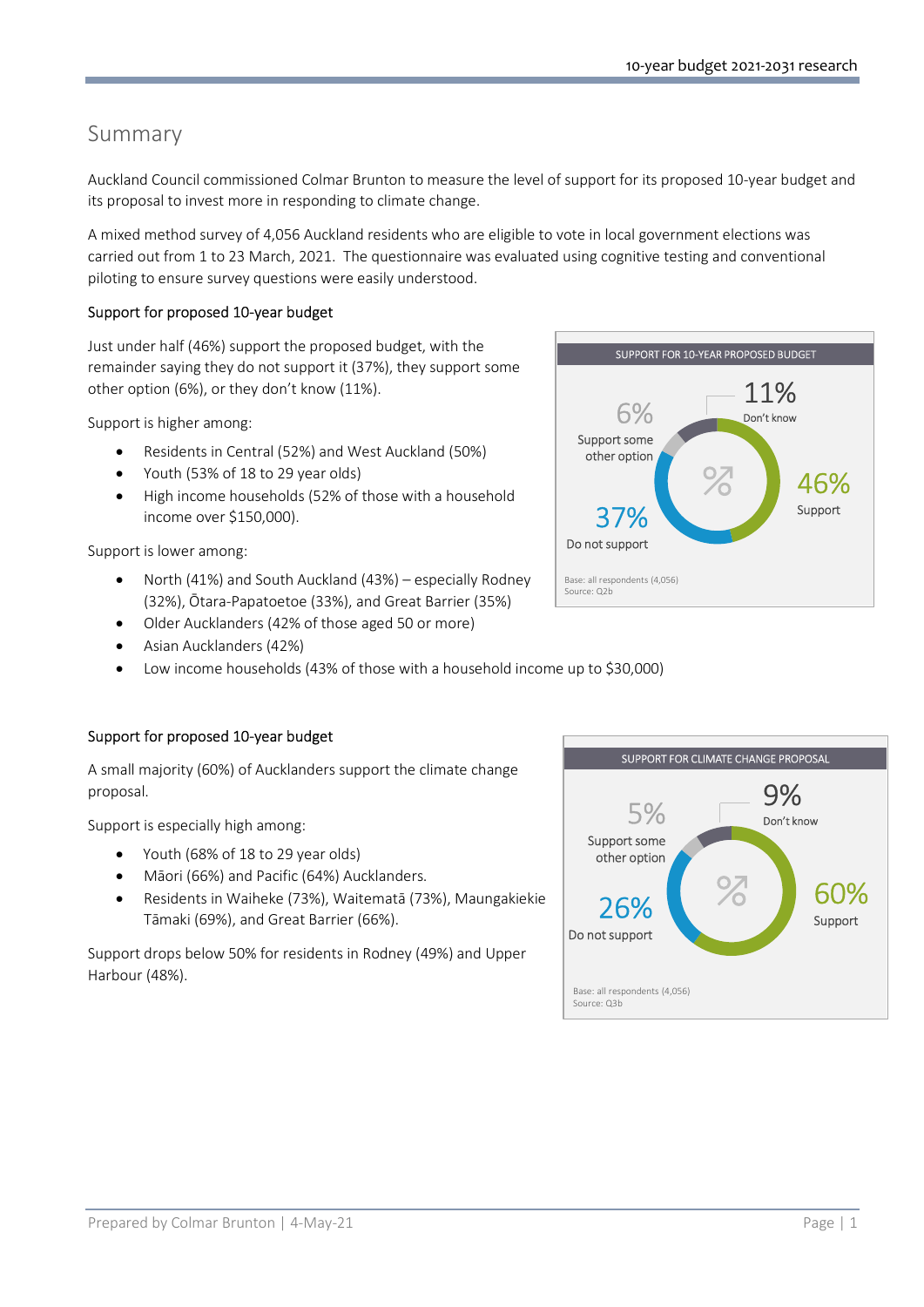# The task at hand

Auckland Council is consulting on its 10-year Budget for 2021-2031, otherwise known as their Long-term Plan for the period. Aucklanders are able to provide feedback on Auckland Council's consultation document through a number of channels (online, email, post, and in person at feedback events). In addition to this consultation process, the governing body directed the Auckland Council Chief Executive to commission a robust and representative quantitative survey of Aucklanders to ascertain the overall level of support for the proposed budget, and their level of support for the additional investment in climate change (one of the specific topics covered in the consultation document).

To this end, Auckland Council commissioned Colmar Brunton to carry out an independent mixed method survey (online and telephone) of approximately 4,000 Aucklanders across the region. Insights from the survey will support local government decision making in relation to the 10-year Budget.

Questions on the two areas covered are also included in Auckland Council's consultation document.

# Research objectives

The research was designed to measure:

- The level of public support for the proposed budget, which includes a one-off 5% rates increase in 2021/2022 (rather than the previously planned 3.5% rates increase)
- The level of public support for additional investment in addressing climate change
- Levels of public support on these topics by local board, as well as key demographic variables (age, gender, ethnicity, household income, and ratepayer status).

This report presents the survey findings and methodology Colmar Brunton used to carry out the research.

A reviewer from the University of Auckland was commissioned to independently review the survey design, methodology, questions and the survey findings.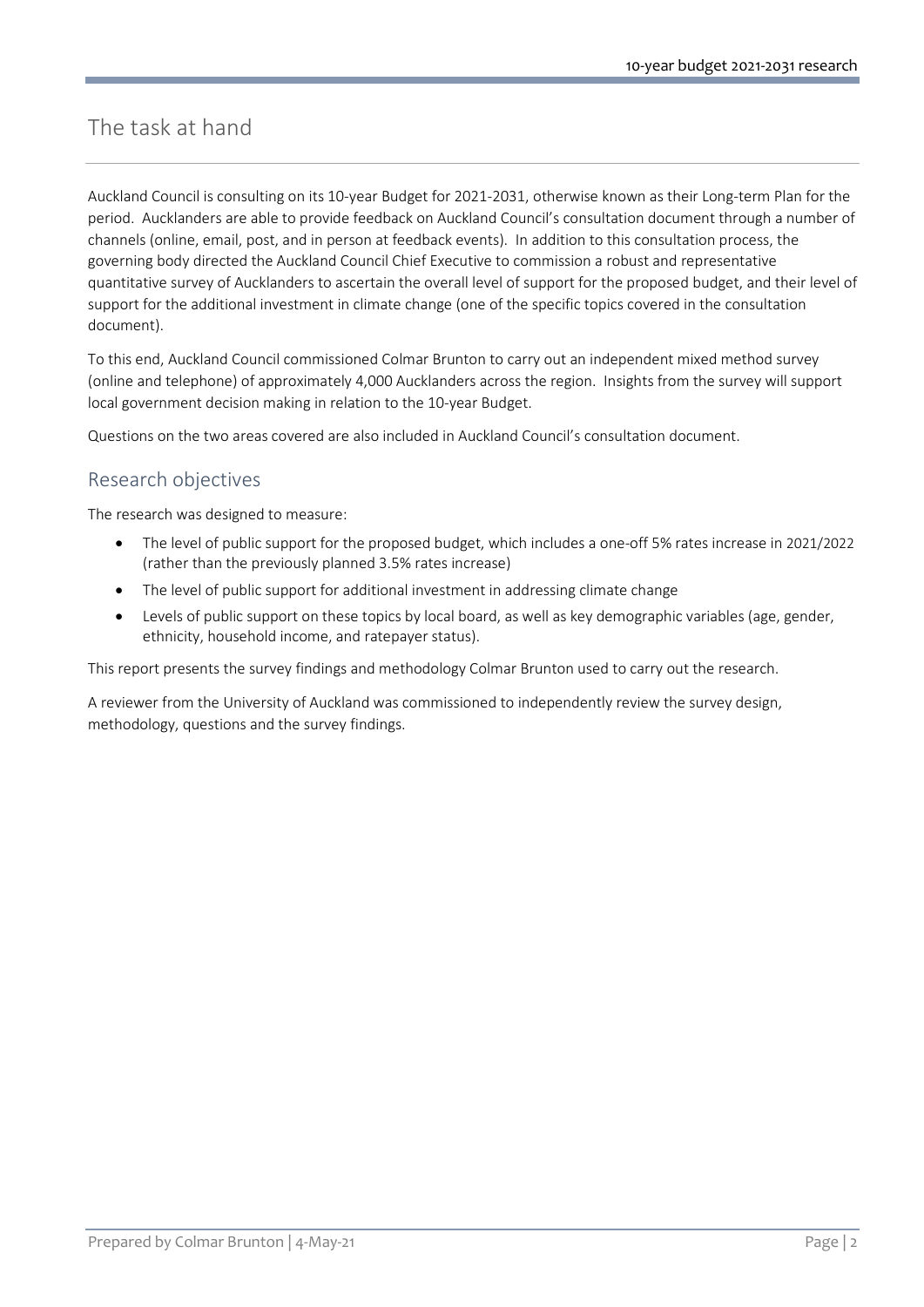# Research methodology

Colmar Brunton carried out a survey of 4,056 Aucklanders from 1 to 23 March, 2021.

The target population was Auckland residents aged 18 years and older who are eligible voters for Auckland Council local government elections.

A mixed method approach was used: 3,384 Aucklanders took part in an online survey and 672 Aucklanders were interviewed by phone. The use of online surveying recognised the decreasing proportion of households with landline phones. On the other hand, the use of phone interviews recognised that some areas have significant numbers of households without internet access. Further, it was not feasible to interview sufficient numbers of Aucklanders using an online survey for some local boards (e.g. Waiheke and Great Barrier).

Across the combined online and telephone survey fieldwork, approximately 200 interviews were conducted in each local board (with the exception of Great Barrier where 50 interviews were achieved).

# Online survey fieldwork

The online survey was conducted using Colmar Brunton's online panel and Dynata's online panel.

The first half of fieldwork focused on ensuring quotas on age by gender, ethnicity, and household income by household size were met to ensure a demographically representative sample. The second half of fieldwork focused on ensuring local board quotas were met.

# Telephone survey fieldwork

A random digit dialling (RDD) methodology was used to sample landline telephones, including people with unlisted phone numbers. Telephone interviews were restricted to those living in Māngere-Ōtāhuhu, Ōtara-Papatoetoe, Papakura, Puketapapa, Rodney, and Waiheke and Great Barrier. All telephone respondents lived in households with a working landline telephone, including unlisted numbers. A response rate of 22% was achieved (based on all estimated eligible attempted contacts).

# Maximum margin of error

The maximum margin of error on the total sample size of 4,056 is  $+/-1.6\%$ <sup>1</sup> (at the 95% confidence level).

# Weighting

Survey data were weighted to align with Statistics New Zealand 2018 Census population demographic characteristics: age by gender, ethnicity, and local board area. Statistics New Zealand Household Economic Survey data was used to weight the data to estimated population household income by household size characteristics.

# Questionnaire development

The questionnaire was developed by Colmar Brunton in collaboration with the reviewer from the University of Auckland. The draft questionnaire was cognitively tested with five respondents in a face-to-face or Zoom setting to test respondent comprehension and interpretation of the survey questions. The final questionnaires incorporated revisions made to draft versions following the cognitive testing, conventional online survey and CATI pilot surveys, feedback from interviewers, and observations from a researcher listening to a sample of the recordings.

The average interview length for the online survey fieldwork was five minutes. The average telephone interview length was 11 minutes. The questionnaires are appended to this report.

<sup>&</sup>lt;sup>1</sup> The disproportionate sampling approach used in targeting local boards has been taken into account in calculating this estimated sampling error.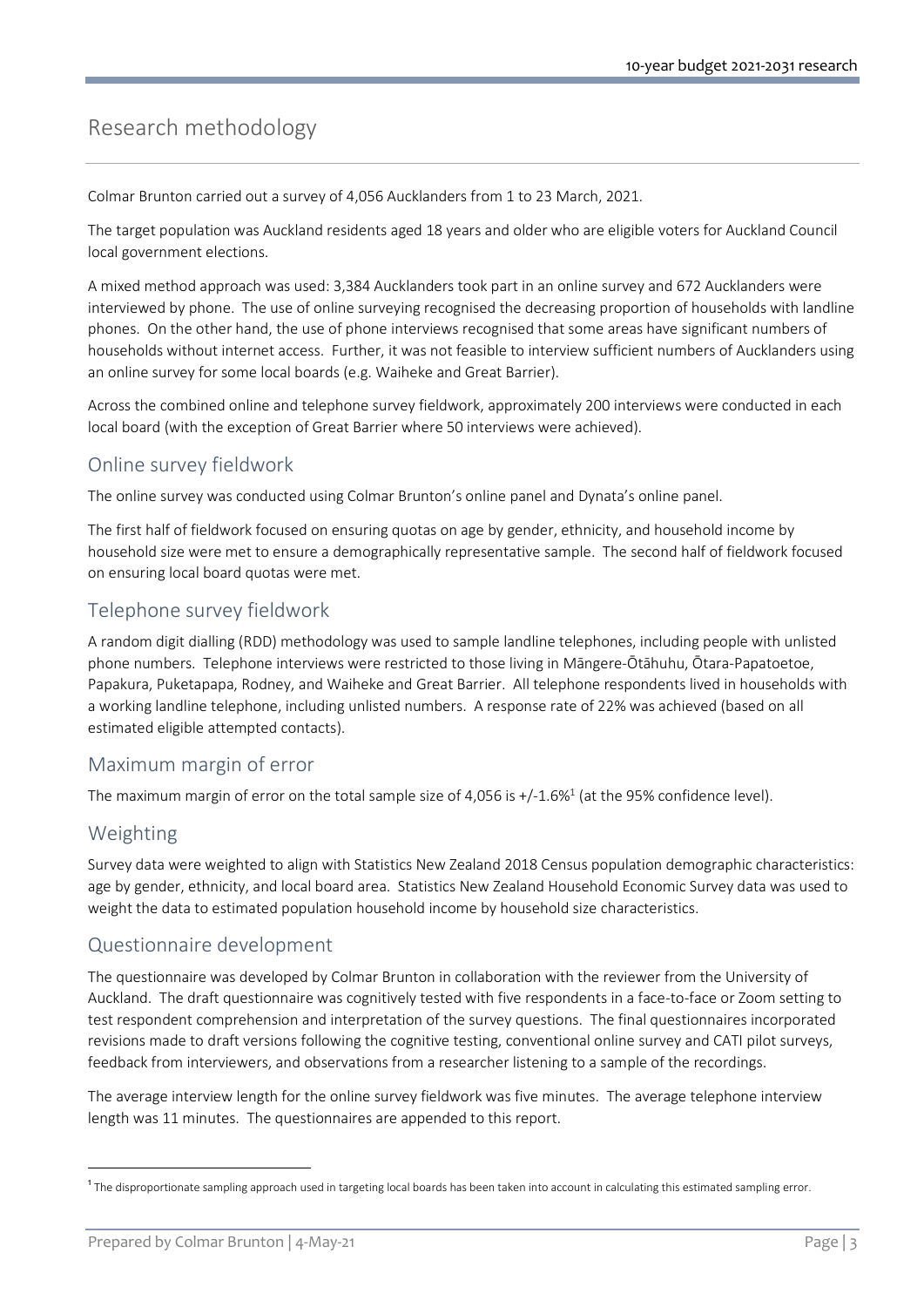# Aucklanders' level of support for the proposed budget

This section examines the level of public support for the proposed budget.

All respondents were provided with the information displayed below. After reading or hearing this information, they were asked whether they would like more information before providing their answer. Nineteen percent of respondents said they would like further information. This additional information is shown on pages 23 (for the online survey version) and 29 (for the phone survey version) in Appendix B.

Later we are going to ask you whether or not you support Auckland Council's proposed 10-year budget. First, we'll tell you about it…

## What is the proposed 10-year budget about?

Auckland Council's proposed 10-year budget takes into account the expected decrease in revenue due to Covid-19, as well as a need for more investment in Auckland to support recovery and population growth, renew old infrastructure, and address climate change.

The proposed budget would see Auckland Council invest \$31 billion in Auckland over the next 10 years.

To fund the extra investment, Auckland Council would borrow more in the short-term, continue to make cost savings, and sell more surplus property. A general rates increase would also be needed.

Council is proposing a one-off 5% average general rates increase for 2021/2022, rather than the previously planned 3.5% increase. The increase would return to 3.5% each year after that.

The proposed budget means that in the shorter term (over the next three years), Auckland Council would spend \$900 million more on things like:



- Road sealing.
- Water supply and the treatment of wastewater.
- Managing stormwater and reducing flooding.
- Community projects where they are most needed.
- Increasing sports park capacity where it's needed most.
- Earthquake strengthening community facilities.
- Doing work at landfills to stabilise slopes and address health and safety concerns.
- Restoring the Art Gallery heritage building.

## What exactly does the proposed 10-year budget mean for your rates?

Under the previously planned increase of 3.5%, the average residential property (worth about \$1 million) would pay an extra \$111 next year.

The one-off 5% increase in the proposed new budget would mean another \$39 on top of that \$111. So that's \$150 in total.

Shortly, we'll ask you whether you support the proposed 10-year budget. But first, would you like any more information on the proposed budget or are you ready to answer the question now?

What is your opinion on the proposed 10-year budget?

- Support
- Do not support
- Support some other option (please tell us)
- Don't know

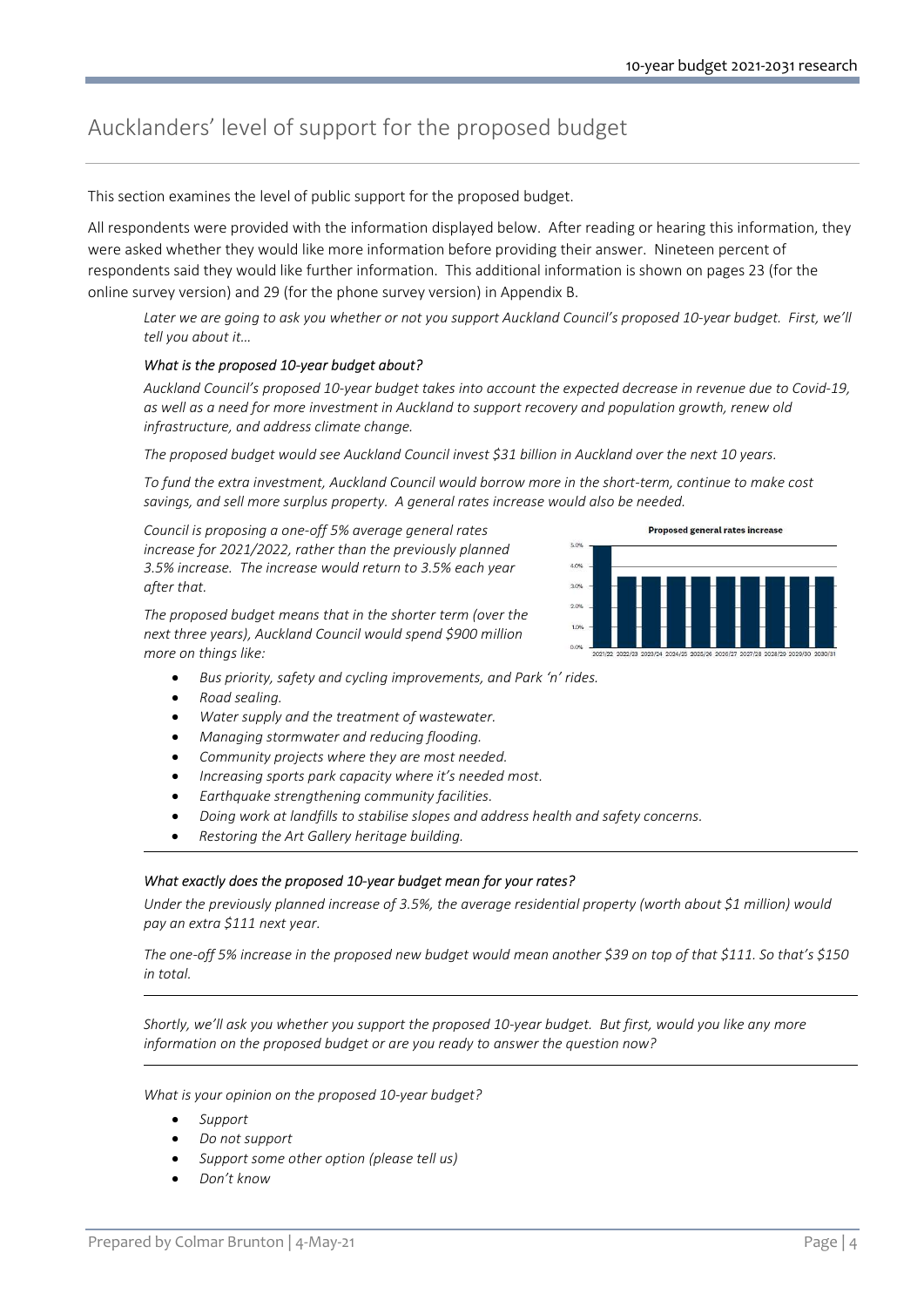Results are presented in the following chart.

Just under half (46%) of Aucklanders support the proposed budget, over a third (37%) state they do not support it, with the remainder saying they support some other option (6%) or don't know (11%).



The reasons respondents gave for preferring 'some other option' (6%) are summarised in the table below. Percentages are based on the total sample.

#### Reasons for preferring 'some other option'

|                                                                                                                                                                                                                                                           | %  |
|-----------------------------------------------------------------------------------------------------------------------------------------------------------------------------------------------------------------------------------------------------------|----|
| Disapprove of how money is to be spent in proposal or is currently spent e.g. need to<br>focus on core services/infrastructure, Council should stop wasting money, Council<br>should reduce its own costs, non-urgent spending should be cut or deferred. | 3% |
| Specific mention of <b>reducing council staff costs</b> , e.g. reduce income of top 10% staff,<br>Councillors, consultants etc.                                                                                                                           | 1% |
| More targeted rates increase/system, e.g. poorer areas pay less, rates should be<br>based on income as well as assets.                                                                                                                                    | 2% |
| Partial or reluctant support of proposal                                                                                                                                                                                                                  | 1% |
| Proposed rates increase is unaffordable for ratepayers                                                                                                                                                                                                    | 1% |
| Suggestions for where money should be spent, e.g. water and stormwater<br>infrastructure, public transport, roading.                                                                                                                                      | 1% |
| Better Council decision making needed                                                                                                                                                                                                                     | 1% |
| Other                                                                                                                                                                                                                                                     | 2% |

\*Percentages sum to more than 6% as multiple responses were allowed. Base: All respondents (4,056) Source: Q2b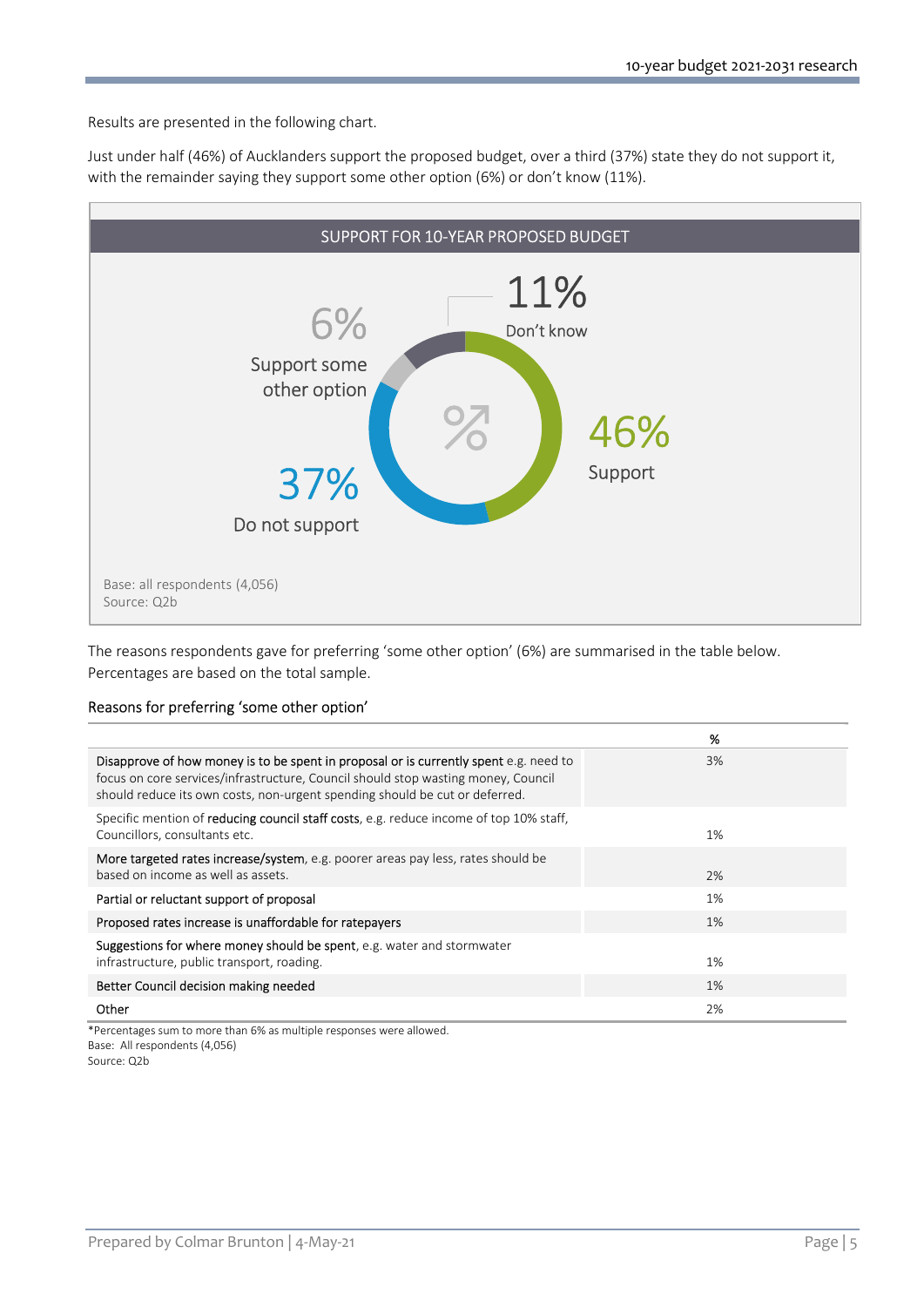## Reasons for not supporting the proposed budget

The reasons respondents gave for not supporting the proposed budget are summarised in the table below. While this question was asked only of those who said they did not support the proposed budget, percentages are based on the total sample (n=4,056).

The most common reasons relate to the size and unaffordability of the proposed rates increase. Significant mention is also made of what Council should be spending money on, and a perceived need for better Council decision making.

#### Reasons for not supporting the proposed budget

|                                                                                                                                                                                                                                                                                                                                            | %   |
|--------------------------------------------------------------------------------------------------------------------------------------------------------------------------------------------------------------------------------------------------------------------------------------------------------------------------------------------|-----|
| Rates increase is too high, e.g. rates already very high, 5% increase is excessive, keep<br>previously promised 3.5%.                                                                                                                                                                                                                      | 16% |
| <b>Unaffordable for ratepayers</b> , e.g. people suffering because of COVID, people's<br>incomes have fallen/lost jobs, paying will be a struggle, pensioners and people on<br>low incomes can't afford it.                                                                                                                                | 14% |
| Comments on how money should or shouldn't be spent, e.g. focus on core<br>services/infrastructure, defer non-urgent spending, community projects (e.g. Arts)<br>should not be a priority, roading and traffic congestion needs addressing, stop<br>wasting money, water supply problems need addressing and water rates are<br>increasing. | 13% |
| Better Council decision making is needed/ distrust in Council, e.g. financial<br>incompetence before the pandemic, lack of planning/vision, Council ignore feedback,<br>incompetent Council and CCOs, greater accountability needed, lack of care about<br>ratepayers, Council is being unrealistic/unfair.                                | 10% |
| <b>Reduce Council costs, e.g. reduce all Council salaries, reduce income of top 10%</b><br>staff/Councillors/consultants etc, reduce number of highly paid staff.                                                                                                                                                                          | 6%  |
| Use alternative revenue sources, e.g. user pays, tolls, fines, sponsorship, central<br>Government funding.                                                                                                                                                                                                                                 | 2%  |
| <b>Other</b> , e.g. more targeted rates system, timing is wrong/wait for economic recovery,<br>we pay rates but don't get the benefits/services, just don't want to pay.                                                                                                                                                                   | 10% |
| *Percentages sum to more than 37% as multiple responses were allowed.                                                                                                                                                                                                                                                                      |     |

Base: All respondents (4,056) Source: Q2c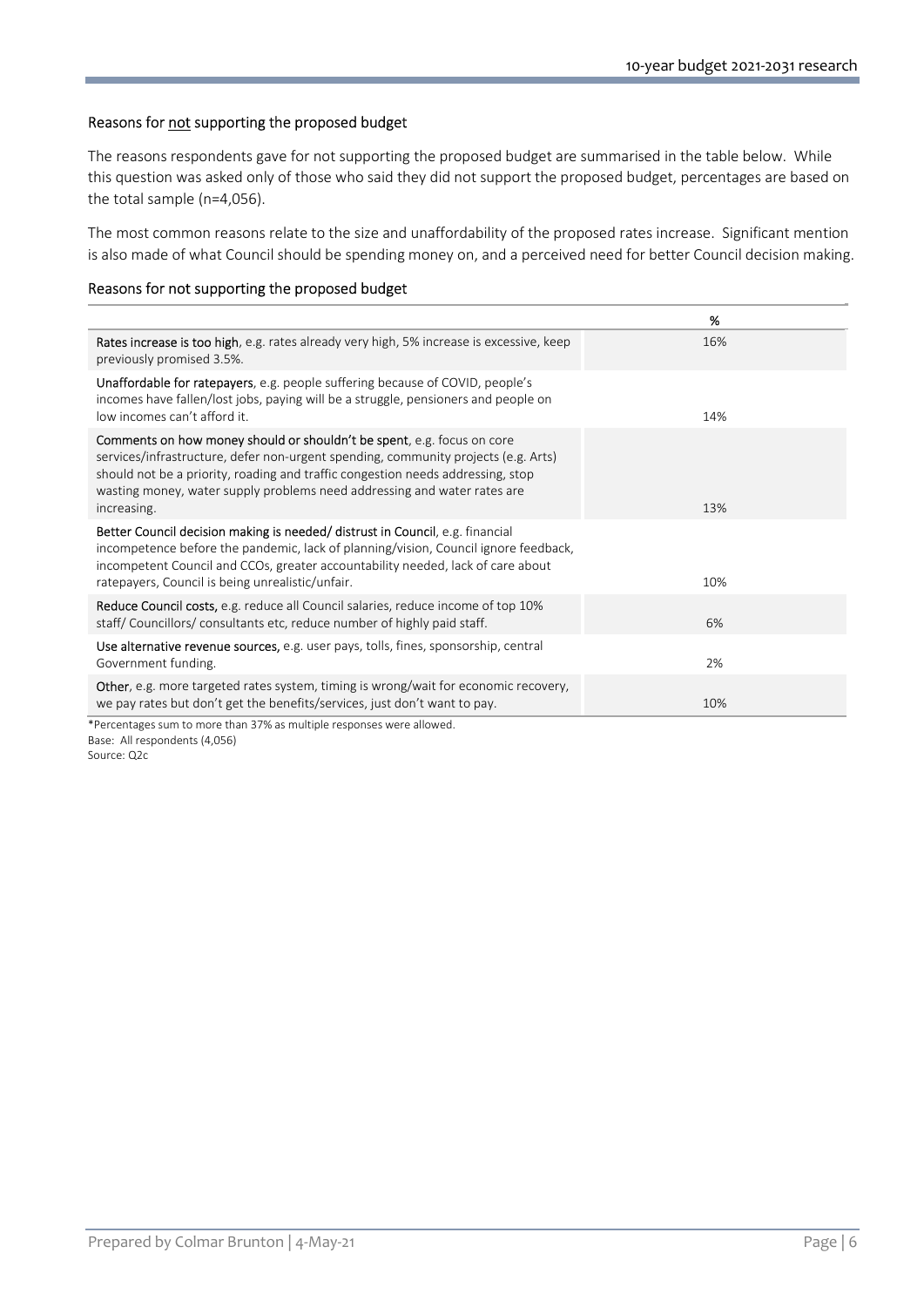# Level of support by region

The next two charts show support levels by Auckland sub-region and local board area respectively.

The following patterns are evident:

- Support for the 10-year proposed budget is stronger in Central Auckland (52%) and West Auckland (50%) than in North (41%) and South Auckland (43%).
- Support exceeds 50% in five of the local boards (Waitematā, Maungakiekie Tāmaki, Albert-Eden, Henderson-Massey, and Franklin) and drops below 40% in four local boards (Rodney, Ōtara Papatoetoe, Manurewa and Great Barrier).
- Uncertainty about the proposed budget is especially high in Ōtara Papatoetoe (27%) and Māngere Ōtāhuhu (21%).

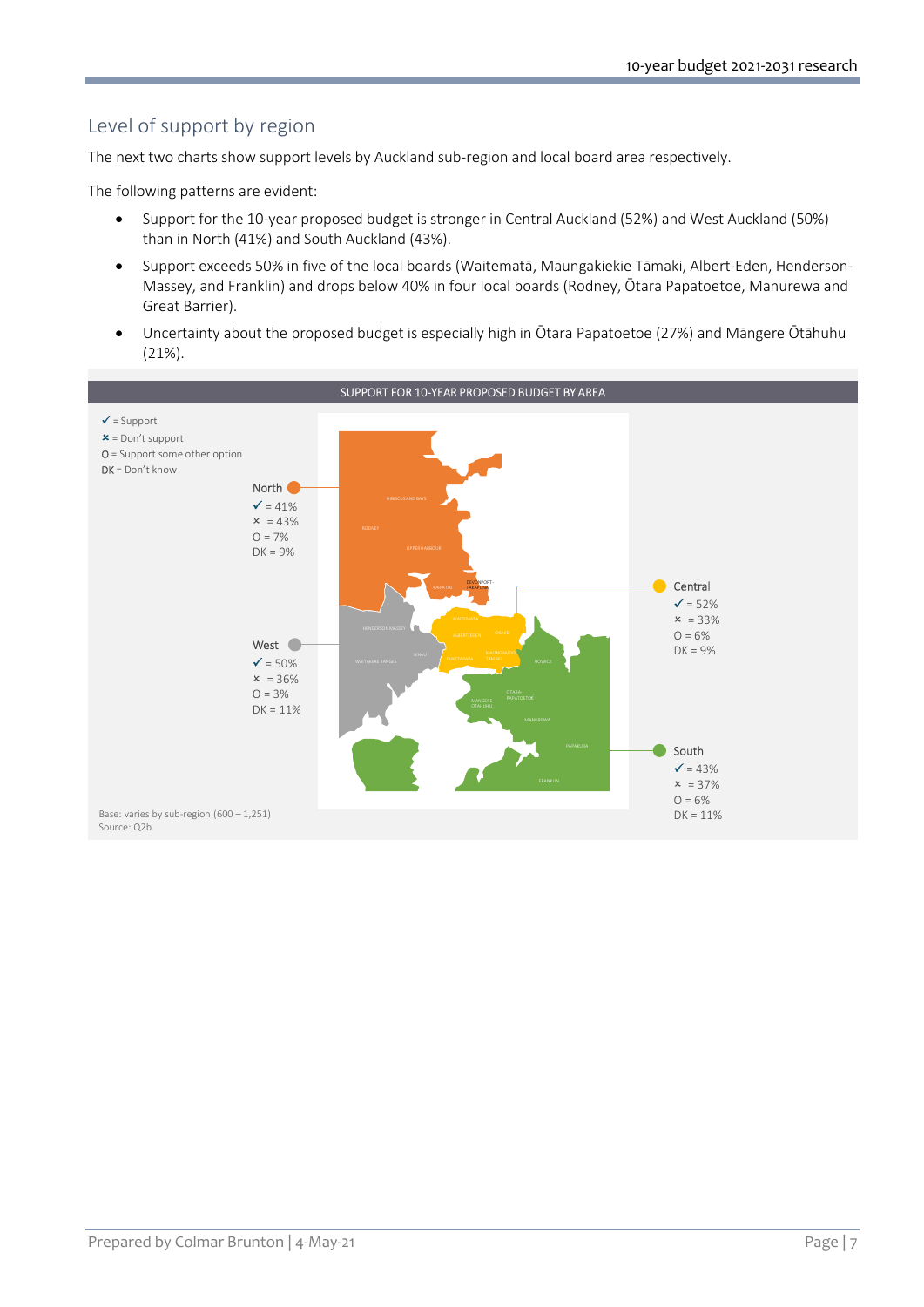

# Demographic variations

The next four charts illustrate the demographic variation that exists in the level of support for the proposed 10-year budget.

There is no significant variation between males and females.

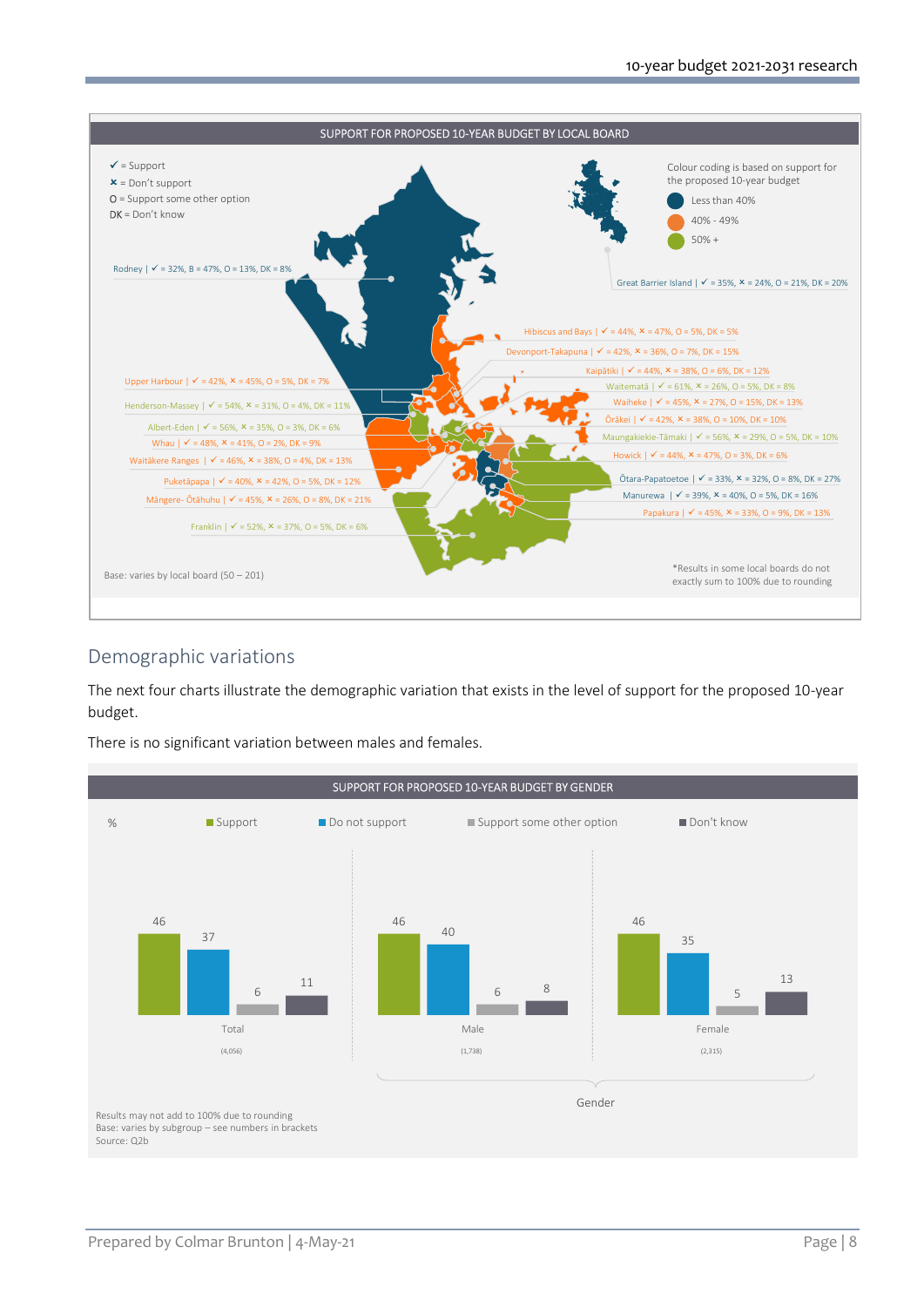

Support for the proposed budget is highest among youth (53% of 18 to 29 year olds) and lower among those aged 50 years and over (42%). Additional analysis shows support is lowest among males aged 50 years or more (39%).

Asian Aucklanders are less likely to support the proposed budget (42%) than Māori (50%), Pacific (49%), and NZ European (48%) Aucklanders.

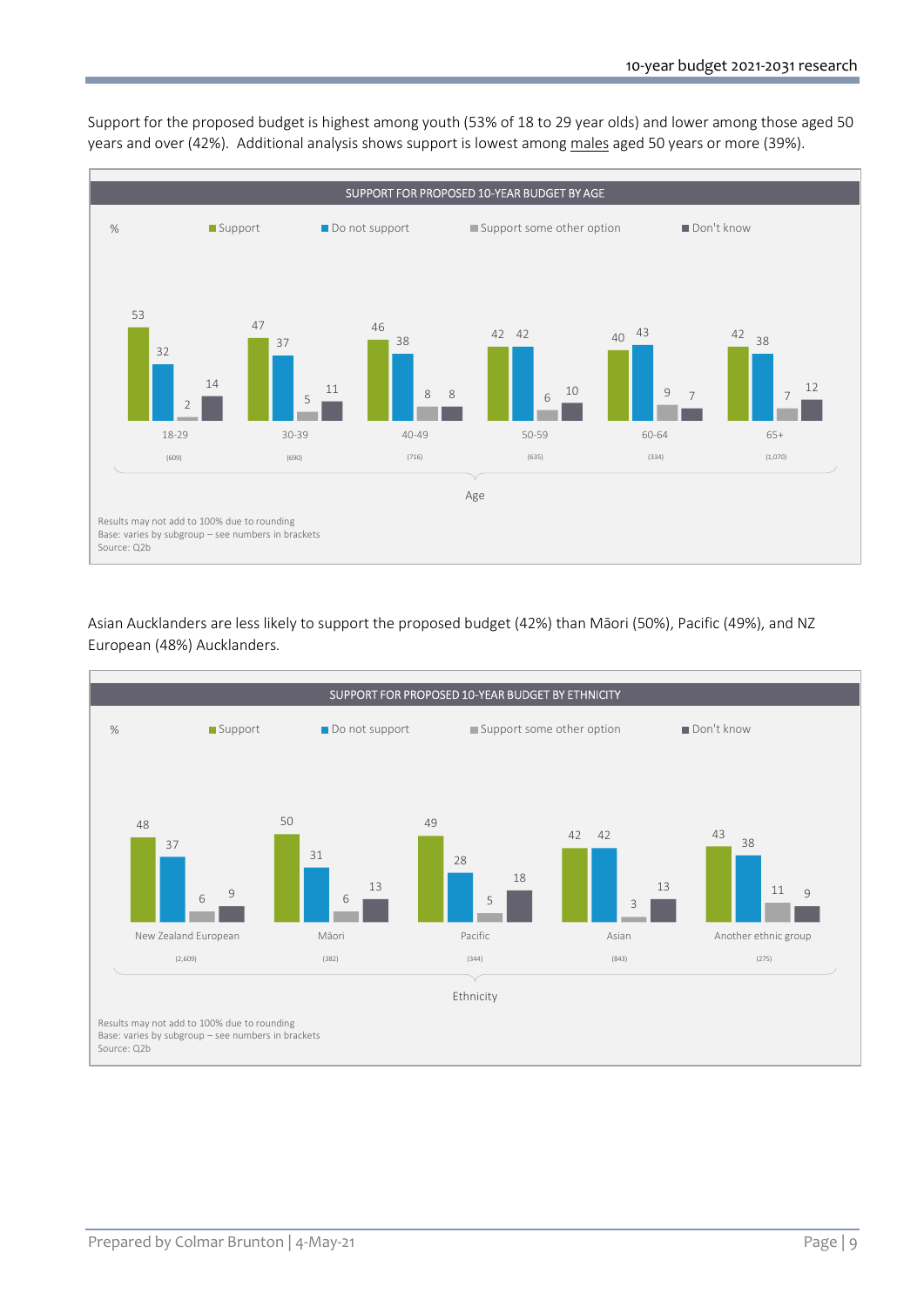Support for the proposed 10-year budget varies by household income. Just over half (52%) of Aucklanders with household incomes over \$150,000 convey support, versus 43% of Aucklanders with household incomes up to \$30,000. The level of uncertainty is quite high among these low income households (20%).

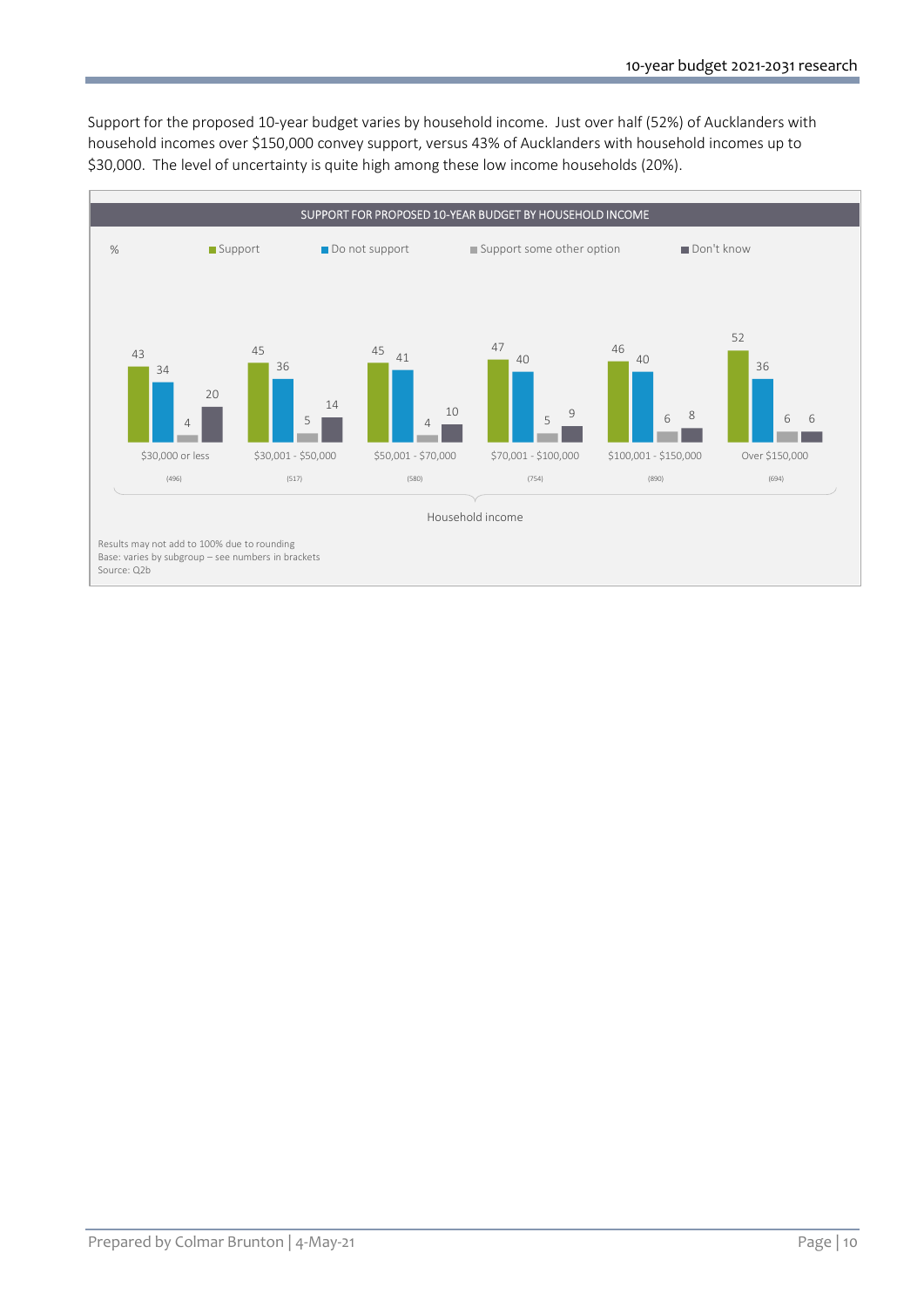# Aucklanders' level of support for the climate change proposal

This section examines the level of public support for Auckland Council's proposal to spend more on responding to climate change.

All respondents were given the information shown below. After reading or hearing this information, they were asked whether they would like more information before providing their answer. Twenty percent of respondents accepted the offer for additional information. This additional information is shown on pages 24 (for the online survey version) and 30 (for the phone survey version) in Appendix B.

This final question is about climate change.

Auckland Council is proposing additional investment to respond to the challenges of climate change. This additional investment would be funded by the proposed budget covered in the previous question.

The additional investment would mean Auckland Council does not need to buy any more diesel buses and it will help them replace diesel buses with electric and hydrogen buses sooner. It will also help reduce the amount of waste that goes to landfill, plant over 2 million more native trees and other initiatives.

Shortly, we'll ask you whether you support the proposal for this additional investment to address climate change. But first, would you like more information on what that money would be spent on?

What is your opinion on this proposal to invest more in responding to climate change?

- Support the proposed increased investment
- Do not support increased investment
- Some other option (please tell us what you'd like)
- Don't know.

Results are presented in the chart overleaf.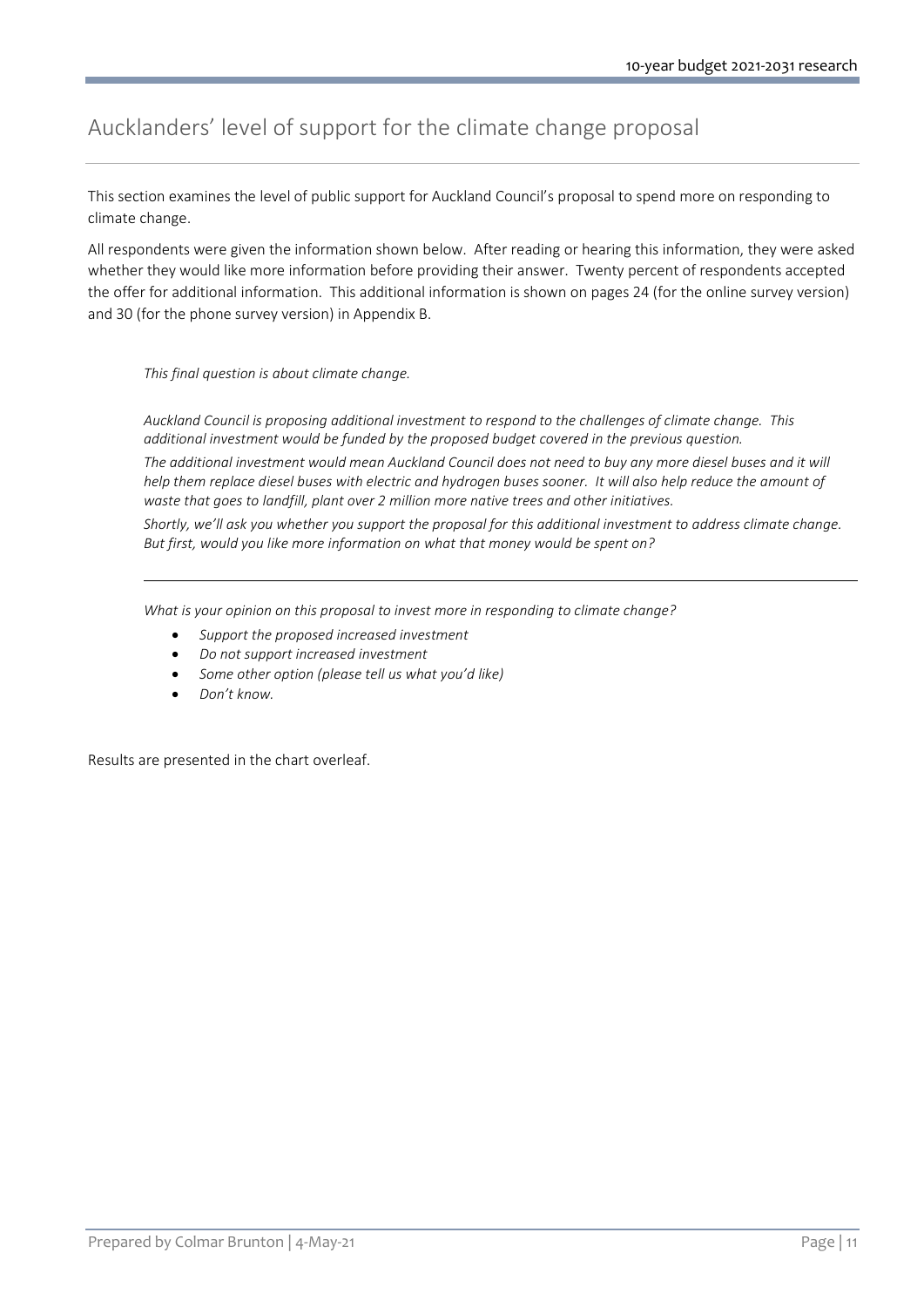A small majority (60%) of Aucklanders support the climate change proposal, with around a quarter (26%) saying they do not support it, 5% supporting some other option and 9% indicating they don't know.



The reasons respondents gave for preferring 'some other option' (5%) are summarised in the table below. Percentages are based on the total sample.

|                                                                                                                                                                                                                                                           | %      |
|-----------------------------------------------------------------------------------------------------------------------------------------------------------------------------------------------------------------------------------------------------------|--------|
| Support some of these initiatives, but not all of them.                                                                                                                                                                                                   | 1%     |
| Support these initiatives, but don't want the rates rise.                                                                                                                                                                                                 | 1%     |
| <b>Transport related comments and suggestions, e.g. more public transport, new</b><br>electric buses and trains, gradual change preferred as buses reach the end of their<br>life, encourage electric vehicles, better roading and infrastructure needed. | $1\%$  |
| <b>Reduce costs</b> or find <b>alternative funding</b> sources, e.g. stop wasting money, divert<br>spending from non-essential functions, private business partnerships and<br>sponsorships, work smarter.                                                | 1%     |
| <b>Suggestions on planting trees,</b> e.g. protect the trees we have, plant more trees<br>(some wanted more native trees, while others don't support the Council planting<br>native trees), get community involved in planting trees.                     | $\ast$ |
| Other suggestions to protect environment, e.g. clean up local beaches and ranges.                                                                                                                                                                         | $\ast$ |
| <b>Other</b> , e.g. wait until we've recovered from COVID-19, people are struggling<br>financially, need to do more, need more information, distrust in Council.                                                                                          | 2%     |
| * % is between 0.0% and 0.5%.                                                                                                                                                                                                                             |        |

Percentages sum to more than 5% as multiple responses were allowed. Base: All respondents (4,056) Source: Q3b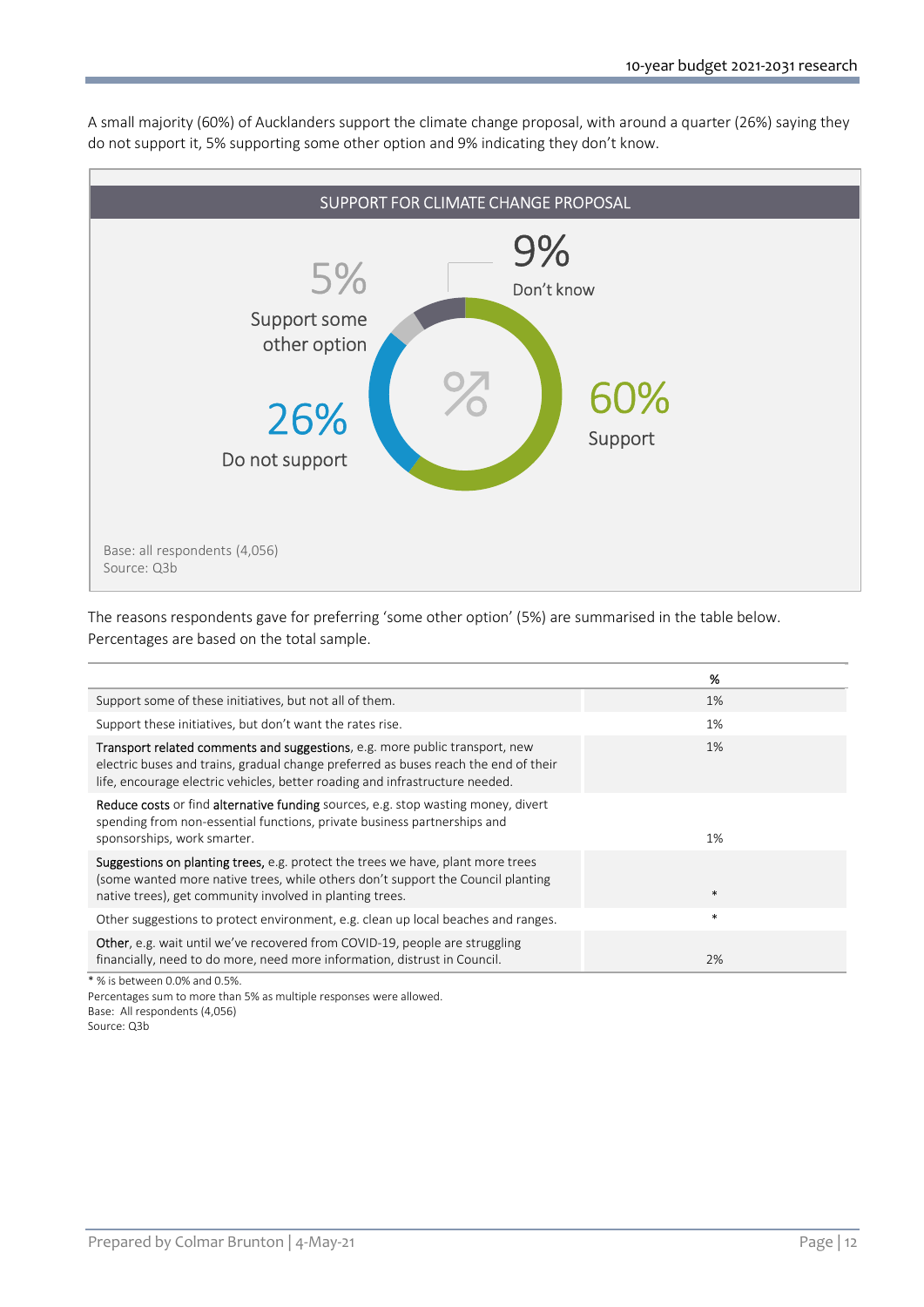# Level of support by region

The next two charts show support levels by Auckland sub-region and local board area respectively.

The following patterns are evident:

- Support for the climate change proposal is stronger in Central (65%) and West Auckland (63%) than in North and South Auckland (55% and 57% respectively).
- Support exceeds 50% in all of the four sub-regions and in all local board areas, with the exception of Rodney (49%) and Upper Harbour (48%)
- Support for the climate change proposal is especially strong in Waiheke (73%), Waitematā (73%), and Maungakiekie Tāmaki (69%), and Great Barrier (66%).

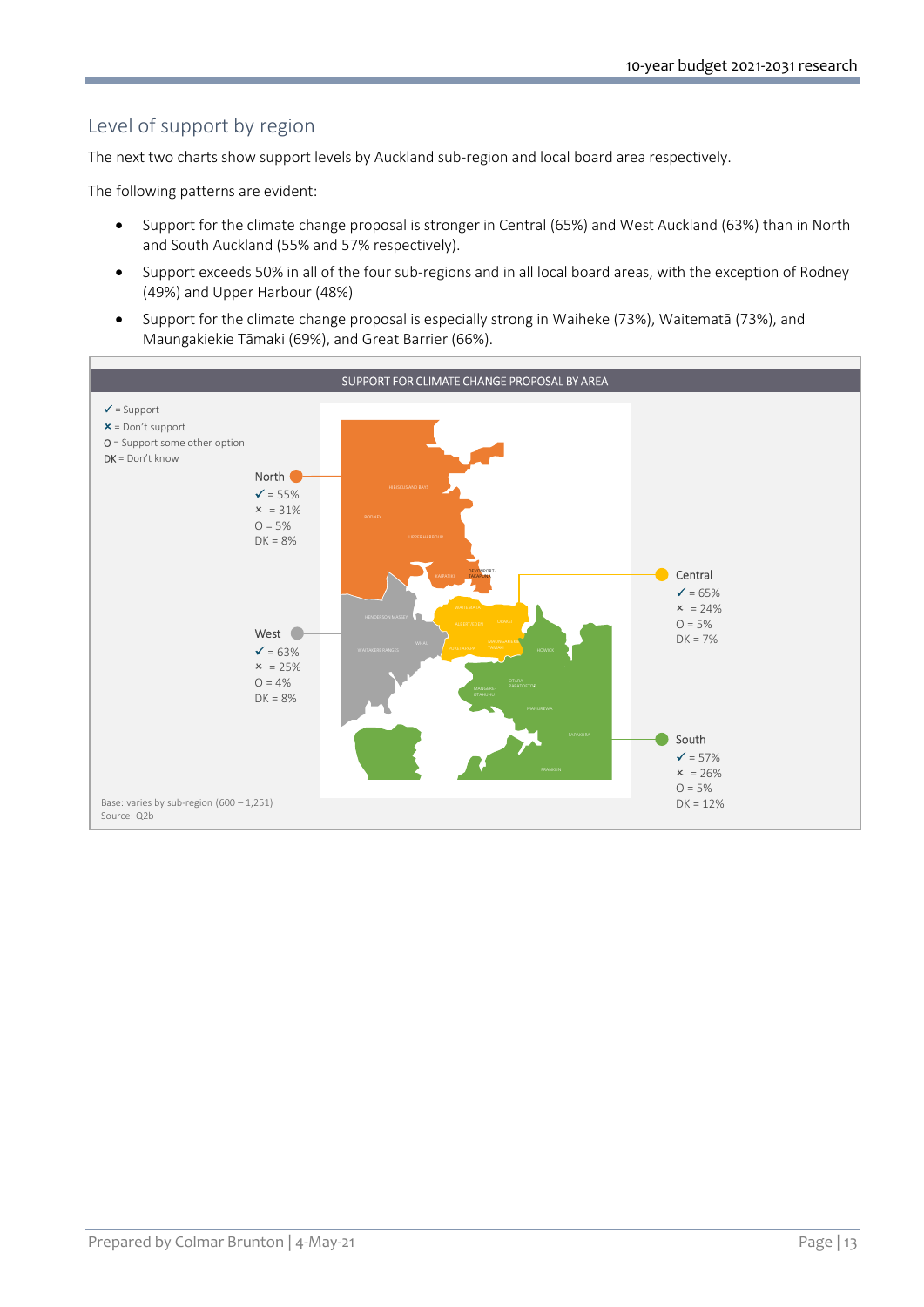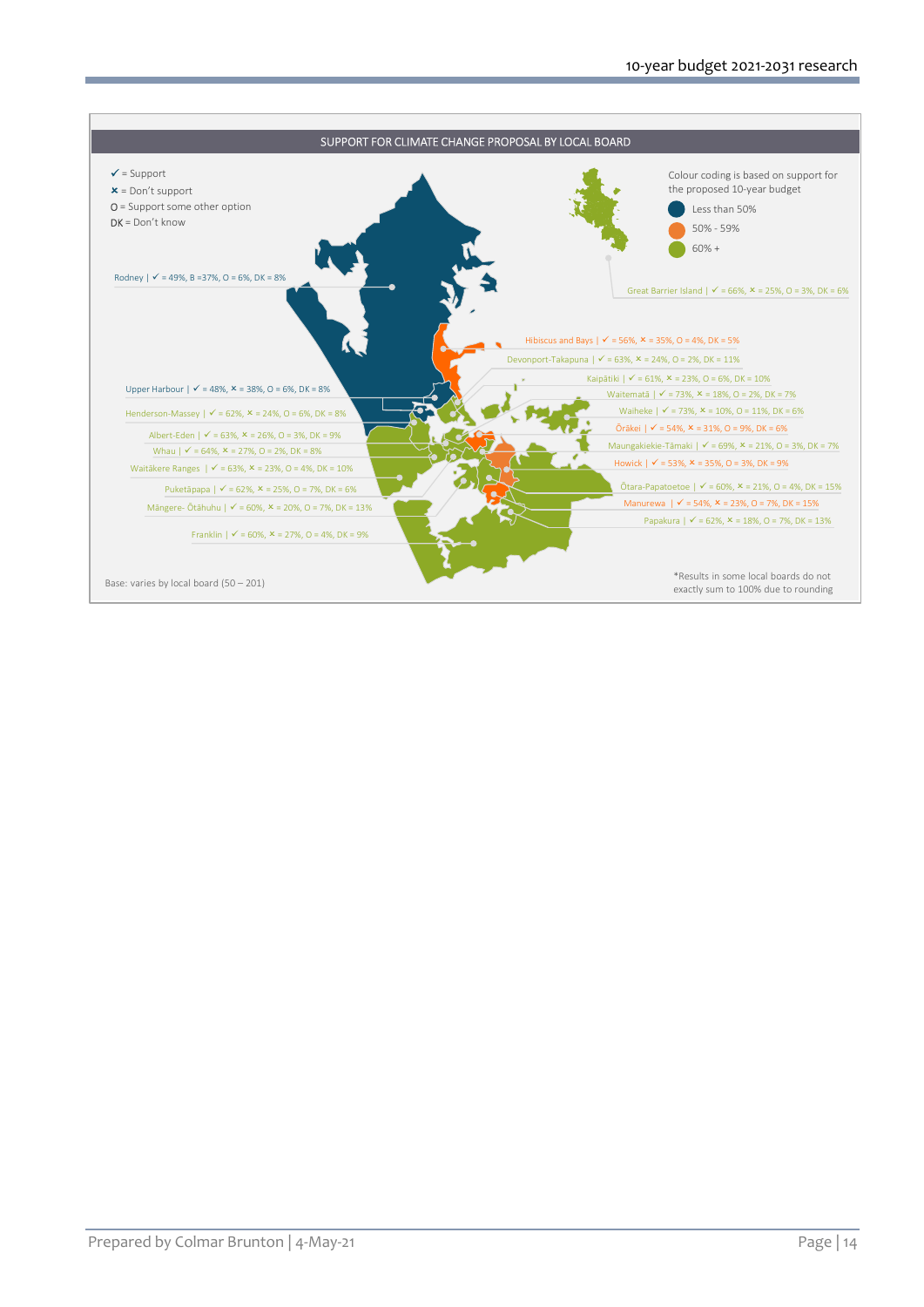# Demographic variations

The next four charts illustrate the demographic variation that exists in support for the climate change proposal. Support for the climate change proposal is higher among females (63%, vs 57% of males).





Support for the climate change proposal is higher among youth (68% of 18 to 29 years) and decreases with age.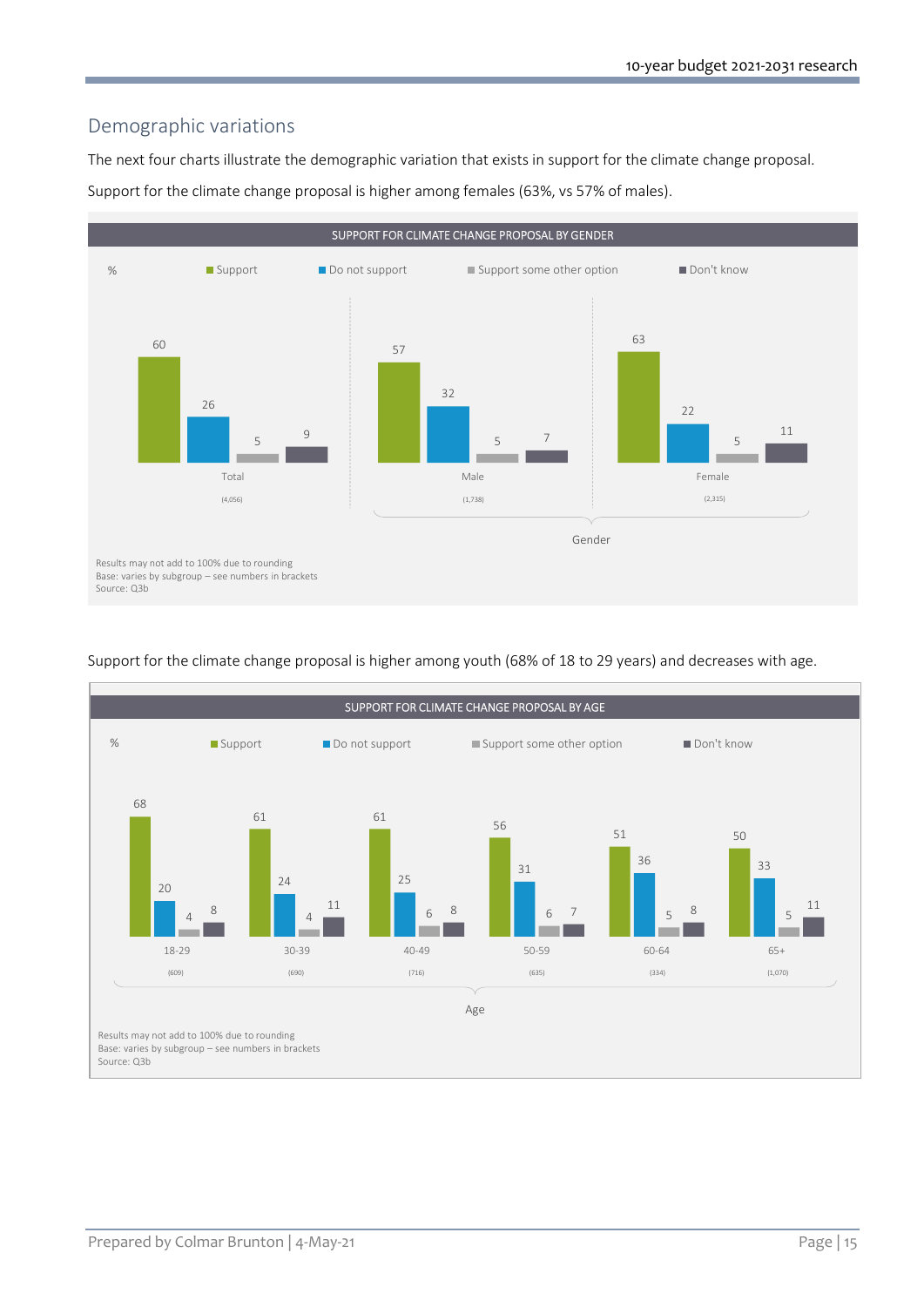

Support for the climate change proposal is higher among Māori (66%) and Pacific (64%) Aucklanders than Asian Aucklanders (57%).

## Support for the climate change proposal gradually increases with household income.

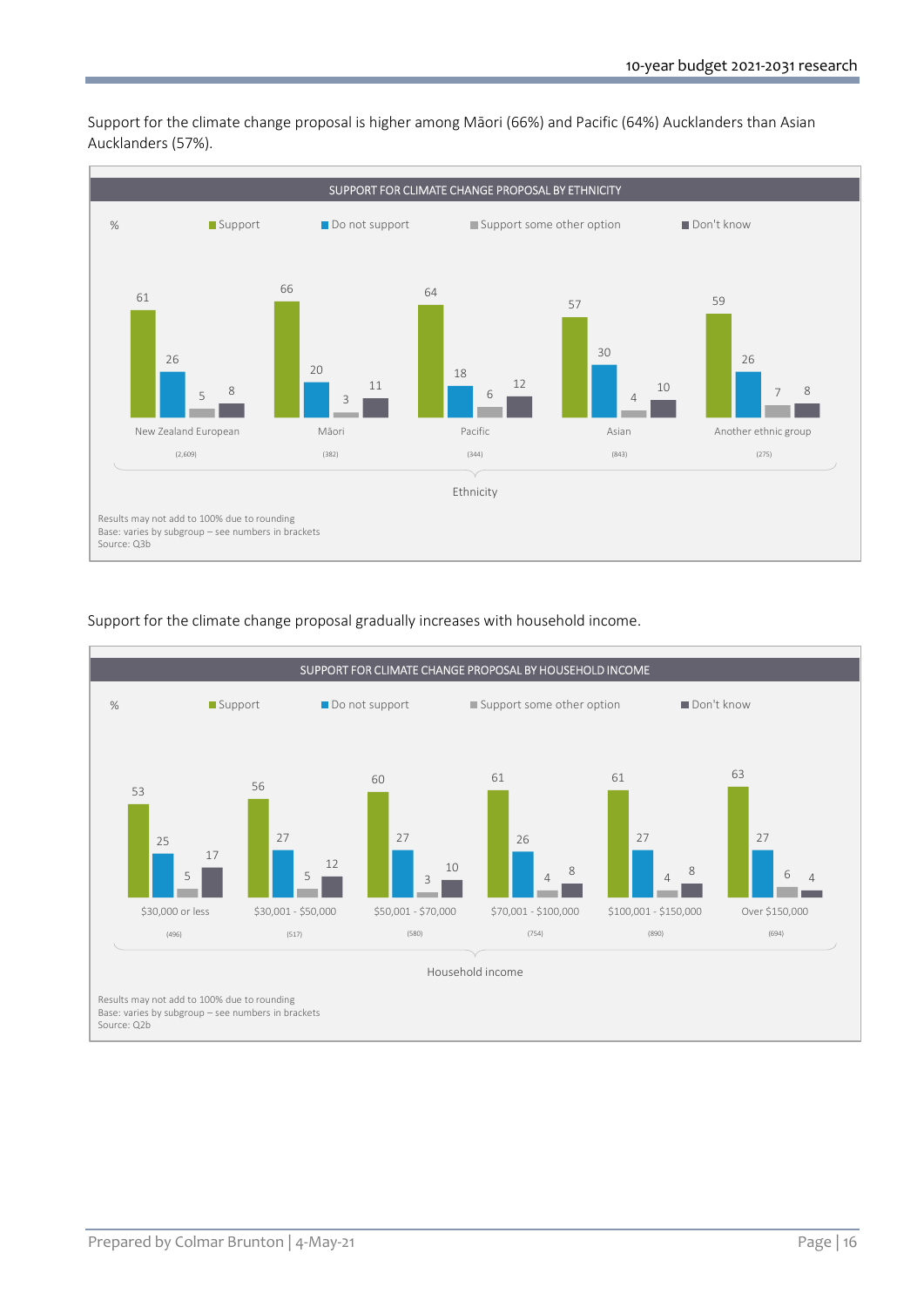# Appendix A: Sample profile

Demographic profiles of the unweighted and weighted samples are provided below.

# Demographic profile of sample

|                                | Unweighted     |        | Weighted         |        |
|--------------------------------|----------------|--------|------------------|--------|
|                                | n              | $\%$   | $\boldsymbol{n}$ | $\%$   |
| Gender                         |                |        |                  |        |
| Male                           | 1738           | 43%    | 1979             | 49%    |
| Female                         | 2315           | 57%    | 2074             | 51%    |
| Gender Diverse                 | 3              | $\ast$ | $\overline{2}$   | $\ast$ |
| Age                            |                |        |                  |        |
| 18-29                          | 609            | 15%    | 1004             | 25%    |
| 30-39                          | 690            | 17%    | 789              | 19%    |
| 40-49                          | 716            | 18%    | 712              | 18%    |
| 50-59                          | 635            | 16%    | 652              | 16%    |
| 60-64                          | 334            | 8%     | 257              | 6%     |
| $65+$                          | 1070           | 26%    | 641              | 16%    |
| Refused                        | $\overline{2}$ | $\ast$ |                  | $\ast$ |
| Ethnicity                      |                |        |                  |        |
| New Zealand European           | 2609           | 64%    | 2361             | 58%    |
| Māori                          | 382            | 9%     | 385              | 9%     |
| Pacific                        | 344            | 8%     | 507              | 12%    |
| Asian                          | 843            | 21%    | 1013             | 25%    |
| Other                          | 275            | $7%$   | 274              | $7%$   |
| Refused                        | 10             | $\ast$ | 8                | $\ast$ |
| Household size                 |                |        |                  |        |
| One                            | 553            | 14%    | 415              | 10%    |
| Two                            | 1316           | 32%    | 1139             | 28%    |
| Three                          | 807            | 20%    | 899              | 22%    |
| Four                           | 739            | 18%    | 827              | 20%    |
| Five                           | 348            | 9%     | 404              | 10%    |
| Six or more                    | 289            | 7%     | 366              | 9%     |
| Refused                        | 4              | $\ast$ | 6                | $\ast$ |
| Household income               |                |        |                  |        |
| \$30,000 or less               | 496            | 12%    | 463              | 11%    |
| Over \$30,000 up to \$50,000   | 517            | 13%    | 474              | 12%    |
| Over \$50,000 up to \$70,000   | 580            | 14%    | 464              | 11%    |
| Over \$70,000 up to \$100,000  | 754            | 19%    | 649              | 16%    |
| Over \$100,000 up to \$150,000 | 890            | 22%    | 971              | 24%    |
| Over \$150,000                 | 694            | 17%    | 908              | 22%    |
| Don't know                     | 77             | $2\%$  | 83               | $2\%$  |
| Refused                        | 48             | $1\%$  | 43               | $1\%$  |

Base: All respondents (4,056)

Source: S1, S2, S4, S6, S7

\* denotes a % between 0.0% and 0.5%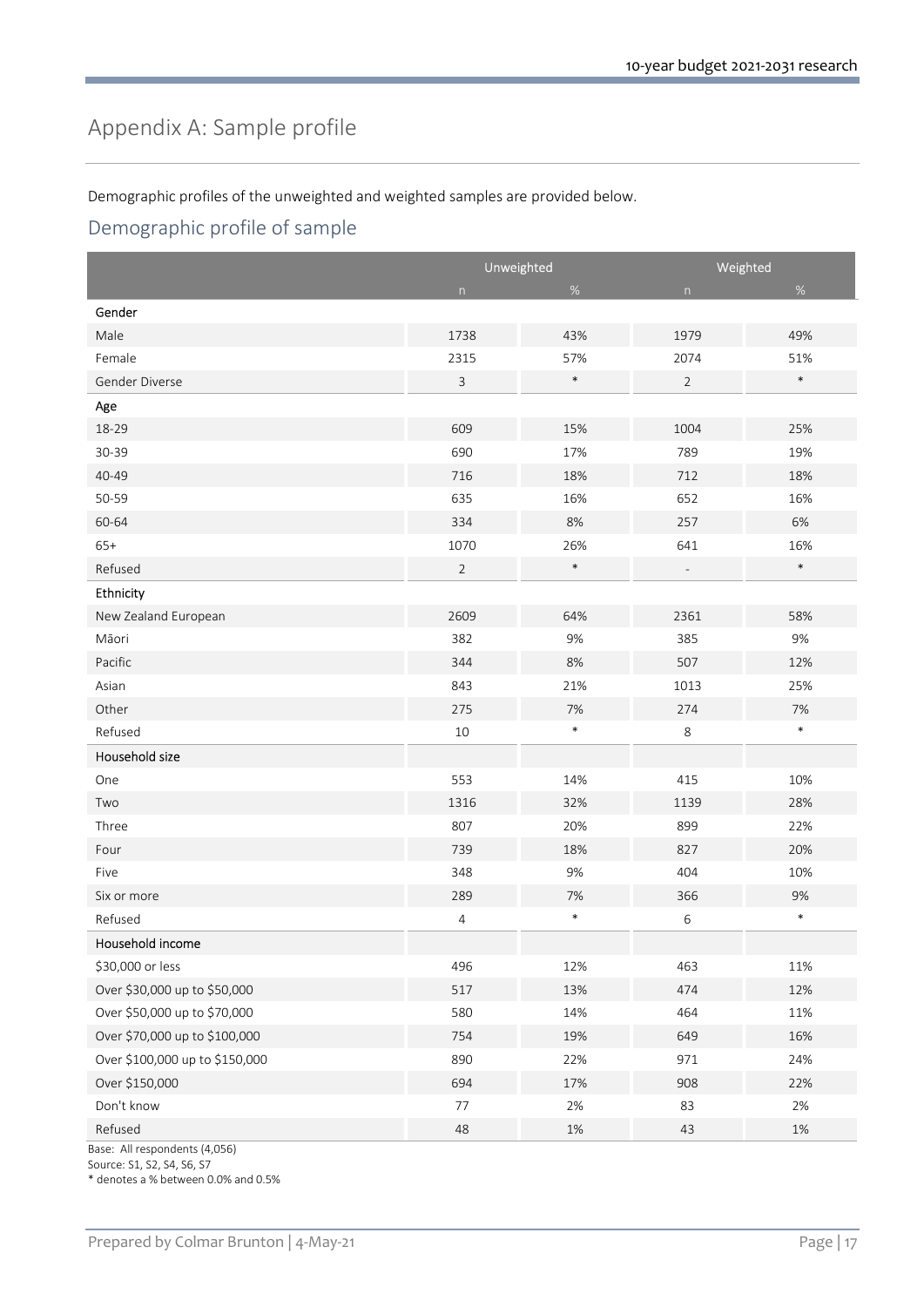|                      | Unweighted  |      | Weighted         |        |
|----------------------|-------------|------|------------------|--------|
|                      | $\mathsf n$ | $\%$ | $\boldsymbol{n}$ | $\%$   |
| Ratepayer            |             |      |                  |        |
| Yes, ratepayer       | 3109        | 77%  | 2954             | 73%    |
| No, not ratepayer    | 831         | 20%  | 932              | 23%    |
| Don't know           | 116         | 3%   | 170              | 4%     |
| Sub-region           |             |      |                  |        |
| Central              | 1,251       | 31%  | 1,115            | 27%    |
| North                | 1,001       | 25%  | 996              | 25%    |
| South                | 1,204       | 30%  | 1,309            | 32%    |
| West                 | 600         | 15%  | 635              | 16%    |
| Local board          |             |      |                  |        |
| Albert Eden          | 200         | 5%   | 265              | 7%     |
| Devonport Takapuna   | 200         | 5%   | 153              | 4%     |
| Franklin             | 200         | 5%   | 189              | 5%     |
| <b>Great Barrier</b> | 50          | 1%   | 3                | $\ast$ |
| Henderson Massey     | 200         | 5%   | 296              | 7%     |
| Hibiscus and Bays    | 200         | 5%   | 272              | 7%     |
| Howick               | 201         | 5%   | 365              | 9%     |
| Kaipātiki            | 200         | 5%   | 234              | 6%     |
| Mängere Ötähuhu      | 202         | 5%   | 182              | 4%     |
| Manurewa             | 200         | 5%   | 226              | 6%     |
| Maungakiekie Tāmaki  | 200         | 5%   | 198              | 5%     |
| Ōrakei               | 200         | 5%   | 222              | 5%     |
| Ōtara Papatoetoe     | 200         | 5%   | 206              | 5%     |
| Papakura             | 201         | 5%   | 142              | 3%     |
| Puketapapa           | 200         | 5%   | 154              | 4%     |
| Rodney               | 200         | 5%   | 171              | 4%     |
| Upper Harbour        | 201         | 5%   | 166              | 4%     |
| Waiheke              | 200         | 5%   | 25               | 1%     |
| Waitākere Ranges     | 200         | 5%   | 131              | 3%     |
| Waitematā            | 201         | 5%   | 249              | 6%     |
| Whau                 | 200         | 5%   | 209              | 5%     |

Base: All respondents (4,056)

Source: Q1, S5

\* denotes a % between 0.0% and 0.5%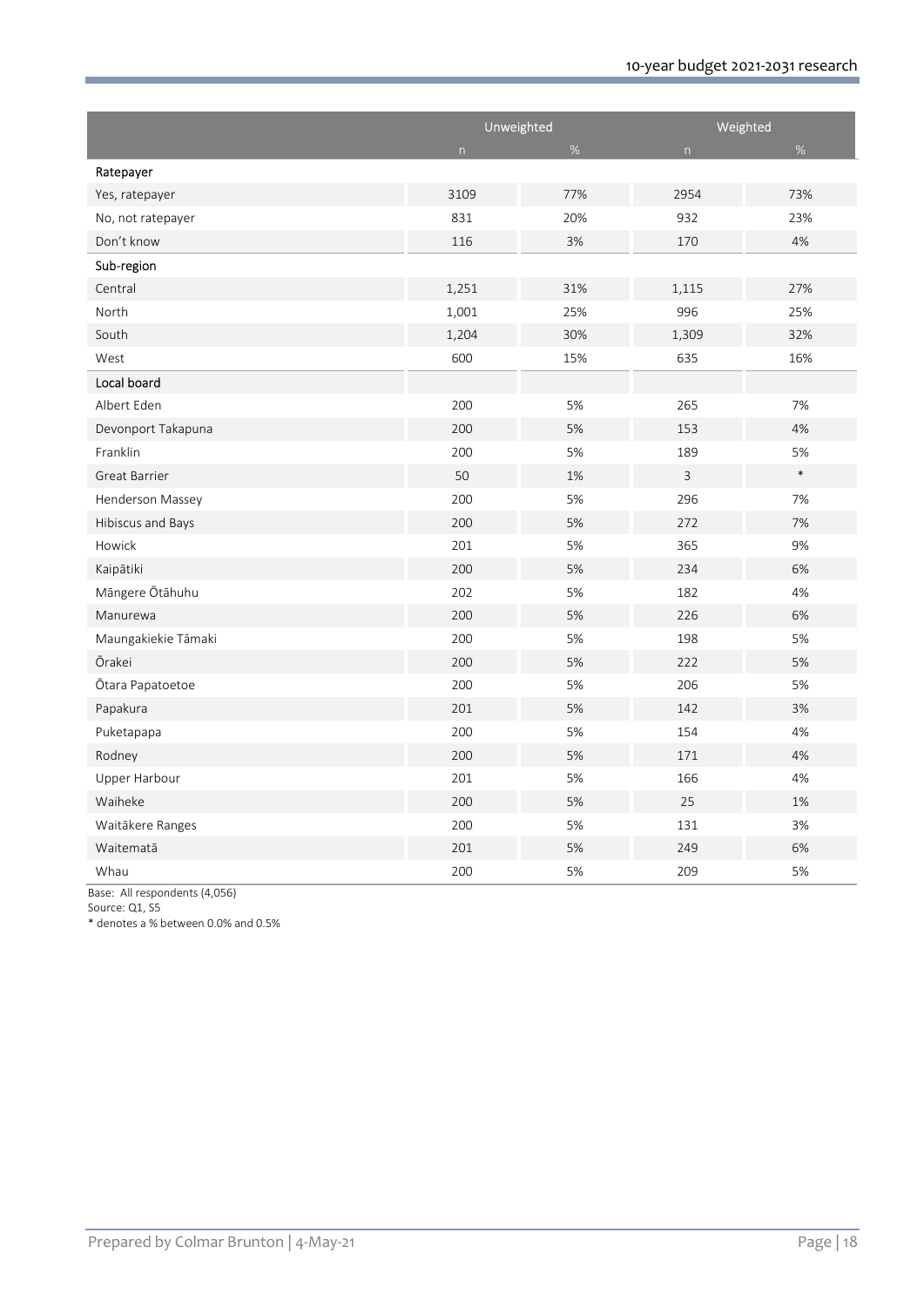# Appendix B: Questionnaire (online version)

First, we have some questions to ensure we survey a wide range of people.

S1. Are you…

| Male           |  |
|----------------|--|
| Female         |  |
| Gender diverse |  |

## S2. What is your age?

| Under 18 years   | <b>SCREEN OUT</b> |
|------------------|-------------------|
| $18 - 24$ years  | $\mathbf{1}$      |
| $25 - 29$ years  | $\overline{2}$    |
| $30 - 34$ years  | 3                 |
| $35 - 39$ years  | $\overline{4}$    |
| $40 - 44$ years  | 5                 |
| $45 - 49$ years  | 6                 |
| $50 - 54$ years  | 7                 |
| $55 - 59$ years  | 8                 |
| $60 - 64$ years  | 9                 |
| $65 - 74$ years  | 10                |
| $75 - 84$ years  | 11                |
| 85 years or over | 12                |

## S3. Are you a New Zealand citizen or permanent resident?

| Yes |                   |
|-----|-------------------|
| No  | <b>SCREEN OUT</b> |

## S4. Which of the following ethnic groups do you belong to?

Please select all that apply.

| NZ European / Pakeha                          | 1             |
|-----------------------------------------------|---------------|
| Māori                                         | $\mathcal{P}$ |
| Samoan                                        | 3             |
| Cook Island Māori                             | 4             |
| Tongan                                        | 5             |
| Niuean                                        | 6             |
| Another Pacific Island group (please tell us) | 7             |
| Chinese                                       | 8             |
| Indian, Pakistani or Sri Lankan               | 9             |
| Another Asian group (please tell us)          | 10            |
| Middle Eastern / Latin American / African     | 11            |
| Another European group (please tell us)       | 12            |
| Another ethnic group (please tell us)         | 13            |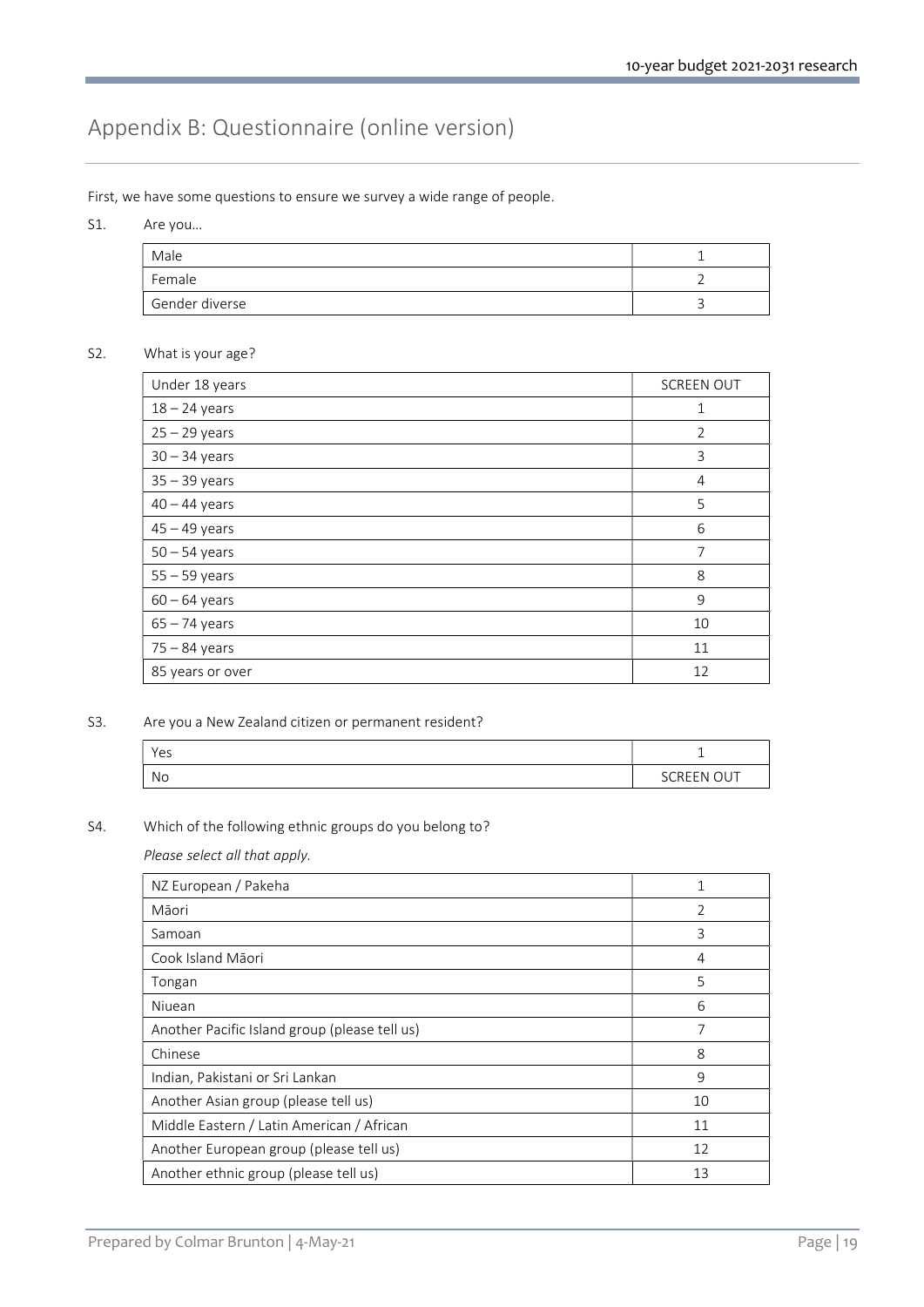#### S5 Which suburb do you live in?

Please type in your suburb and select the option that best applies.

| <insert list="" suburb=""></insert>        |                   |
|--------------------------------------------|-------------------|
| None - I don't live in the Auckland Region | <b>SCREEN OUT</b> |
| I'd prefer not to say                      | <b>SCREEN OUT</b> |

S6. Including yourself, how many people usually live in your household?

| One         |   |
|-------------|---|
| Two         |   |
| Three       |   |
| Four        |   |
| Five        |   |
| Six or more | n |

## S7. This question just helps to ensure we survey a wide range of people. Which of the following best describes your annual household income, before tax?

Please consider all sources of income including any salary or wages, self-employed income, child support payments, money from the Government, and investments, etc.

If you're unsure, your best estimate is fine.

| \$20,000 or less    |  |
|---------------------|--|
| \$20,001-\$30,000   |  |
| \$30,001-\$50,000   |  |
| \$50,001-\$70,000   |  |
| \$70,001-\$100,000  |  |
| \$100,001-\$150,000 |  |
| Over \$150,000      |  |

#### Q1. Are you a ratepayer in Auckland? This could be either a residential ratepayer or business ratepayer.

| Yes      |                       |
|----------|-----------------------|
| No       |                       |
| Not sure | $\tilde{\phantom{a}}$ |

ASK IF NO OR NOT SURE AT Q1: The rest of this survey is about rates. Home and business owners can pay rates directly to Auckland Council, but these can also be paid indirectly (e.g. often rates are taken into account in the rental price of properties).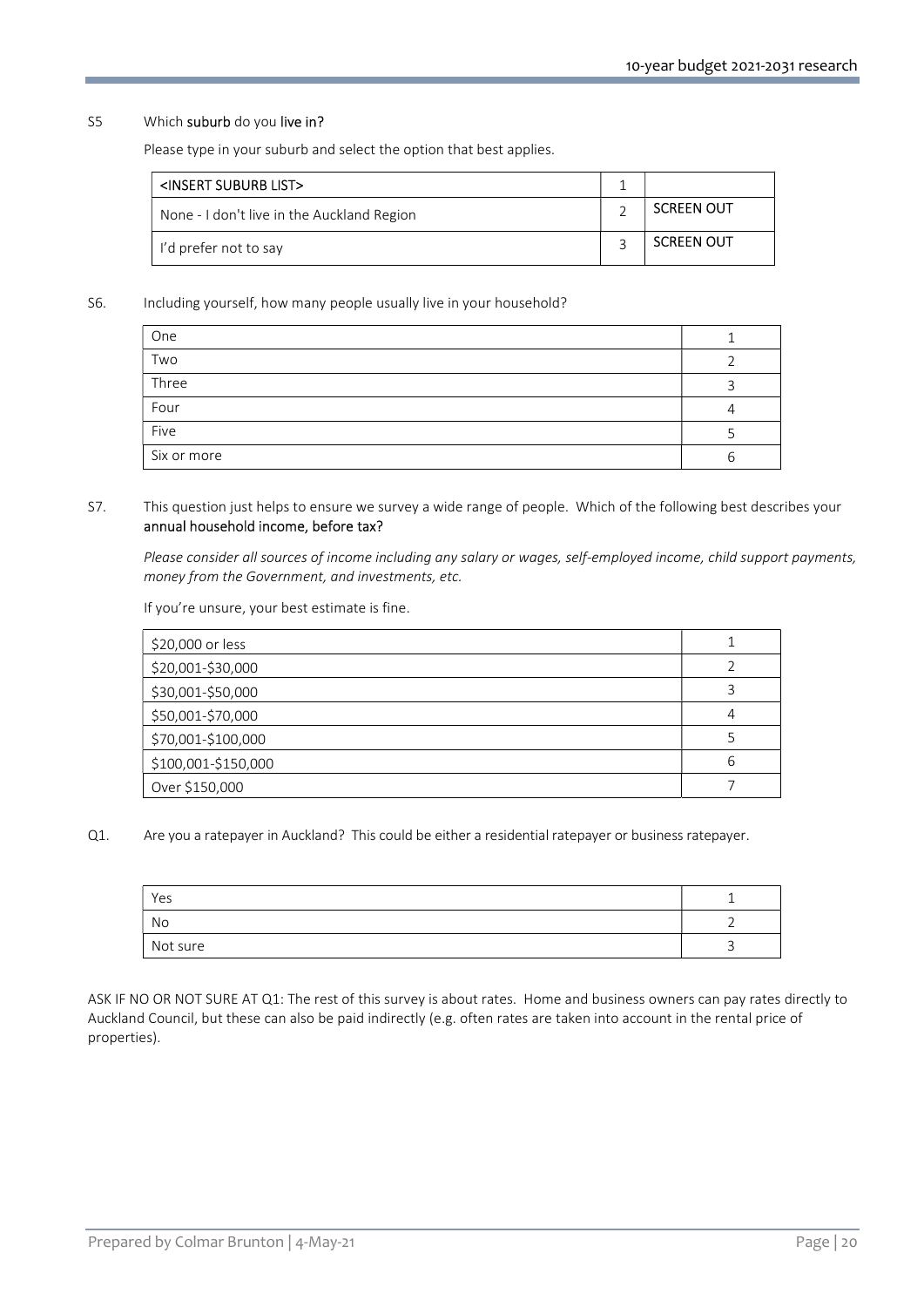Q2a There are only a few more questions in this survey, but they are the **important** ones! This next question is about general rates and has a long explanation.

Please read the information on the next screen very carefully.

## NEW SCREEN

Later we are going to ask you whether or not you support Auckland Council's proposed 10-year budget. First, we'll tell you about it…

#### What is the proposed 10-year budget about?

Auckland Council's proposed 10-year budget takes into account the expected decrease in revenue due to Covid-19, as well as a need for more investment in Auckland to support recovery and population growth, renew old infrastructure, and address climate change.

The proposed budget would see Auckland Council invest \$31 billion in Auckland over the next 10 years.

To fund the extra investment, Auckland Council would borrow more in the short-term, continue to make cost savings, and sell more surplus property. A general rates increase would also be needed.

Council is proposing a one-off 5% average general rates increase for 2021/2022, rather than the previously planned 3.5% increase. The increase would return to 3.5% each year after that.



The proposed budget means that in the shorter term (over the next three years), Auckland Council would spend \$900 million more on things like:

- Bus priority, safety and cycling improvements, and Park 'n' rides.
- Road sealing.
- Water supply and the treatment of wastewater.
- Managing stormwater and reducing flooding.
- Community projects where they are most needed.
- Increasing sports park capacity where it's needed most.
- Earthquake strengthening community facilities.
- Doing work at landfills to stabilise slopes and address health and safety concerns.
- Restoring the Art Gallery heritage building.

#### Click the green arrow to continue

DS: SET UP TIME STAMP. IF LESS THAN 15 SECONDS BRING SHOW: You looked at the information we just showed you very quickly. It's important that you read all of the information we just showed you before answering the question. Please go back and read it all.

#### NEW SCREEN

Please continue to ready carefully…

#### What exactly does the proposed 10-year budget mean for your rates?

Under the previously planned increase of 3.5%, the average residential property (worth about \$1 million) would pay an extra \$111 next year.

The one-off 5% increase in the proposed new budget would mean another \$39 on top of that \$111. So that's \$150 in total.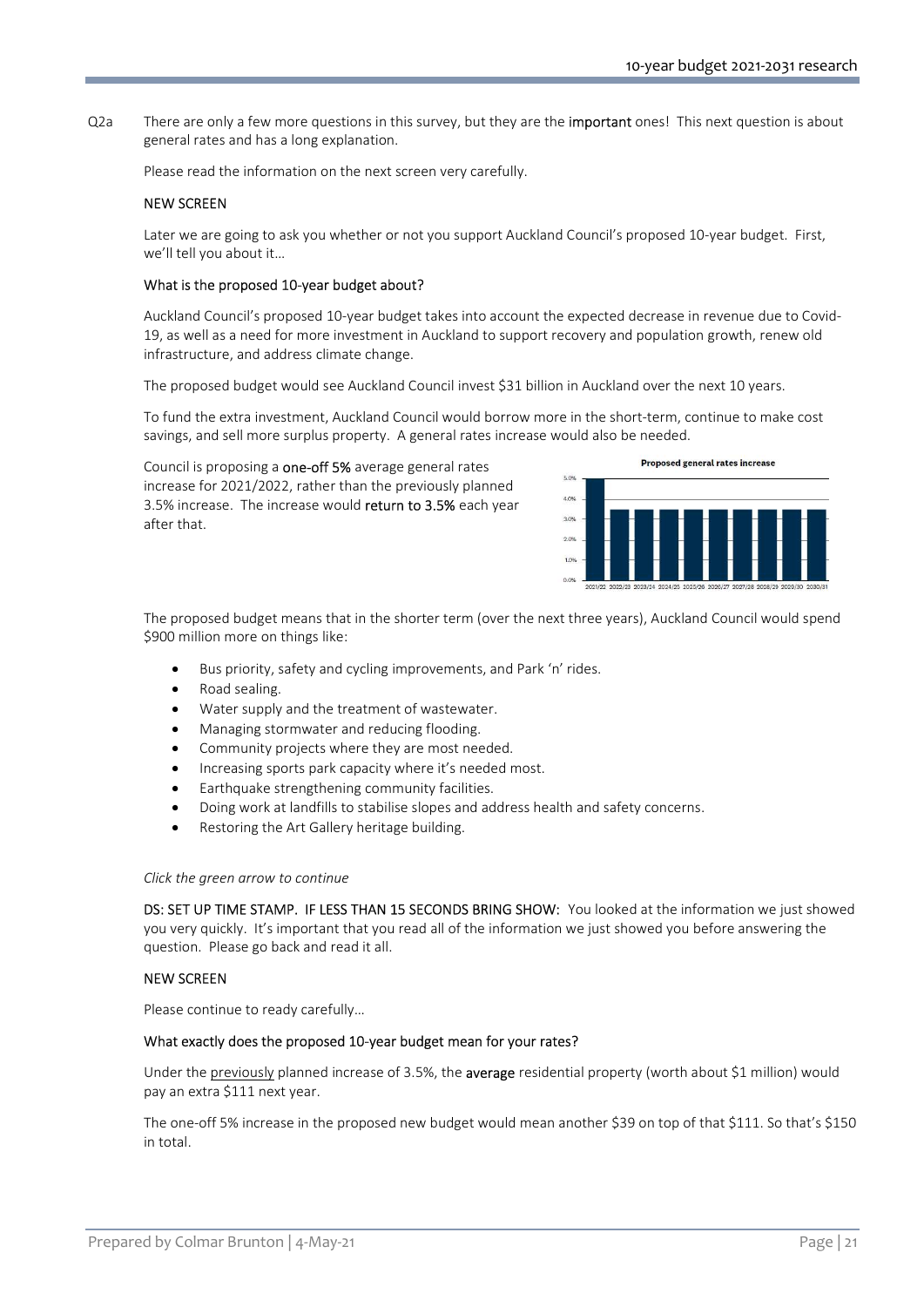Click the green arrow to continue

DS: SET UP TIME STAMP. IF LESS THAN 10 SECONDS BRING SHOW: You looked at the information we just showed you very quickly. It's important that you read all of the information we just showed you before answering the question. Please go back and read it all.

## NEW SCREEN

 Shortly, we'll ask you whether you support the proposed 10-year budget. But first, would you like any more information on the proposed budget or are you ready to answer the question now?

| Yes, I would like to read more information before answering that question |           |
|---------------------------------------------------------------------------|-----------|
| No, I'm happy to answer the question now                                  | GO TO Q2B |

## EXTRA INFORMATION PAGE FOR THOSE WHO ANSWERED CODE 1 IN PREVIOUS QUESTION.

#### What would happen if the proposed budget doesn't go ahead?

Without more rates and debt, around \$900 million of investment in Auckland would be delayed from the next three years to later in the decade. This would slow Auckland's recovery and risk losing some services. It would also mean less money from central government subsidies and less work done on environmental challenges.

#### How is Auckland Council making cost savings?

In last year's Emergency Budget, Auckland Council reduced staff numbers, reduced salaries, and delayed lowerpriority projects to achieve savings of \$120 million. Through the proposed 10-year budget Auckland Council is continuing to look for savings, including making permanent \$90 million of the savings found in last year's Emergency Budget.

#### Want more information?

If you'd like more information on the proposed budget before continuing please visit this link (link provided):

Click the green arrow to continue.

#### NEW SCREEN

Q2b What is your opinion on the proposed 10-year budget?

| Support                                    |  |
|--------------------------------------------|--|
| Do not support                             |  |
| Support some other option (please tell us) |  |
| Don't know                                 |  |

#### ASK IF CODE 2 AT Q2b:

Q2c Please tell us your reasons for not supporting the proposed budget.

Type your answer in below.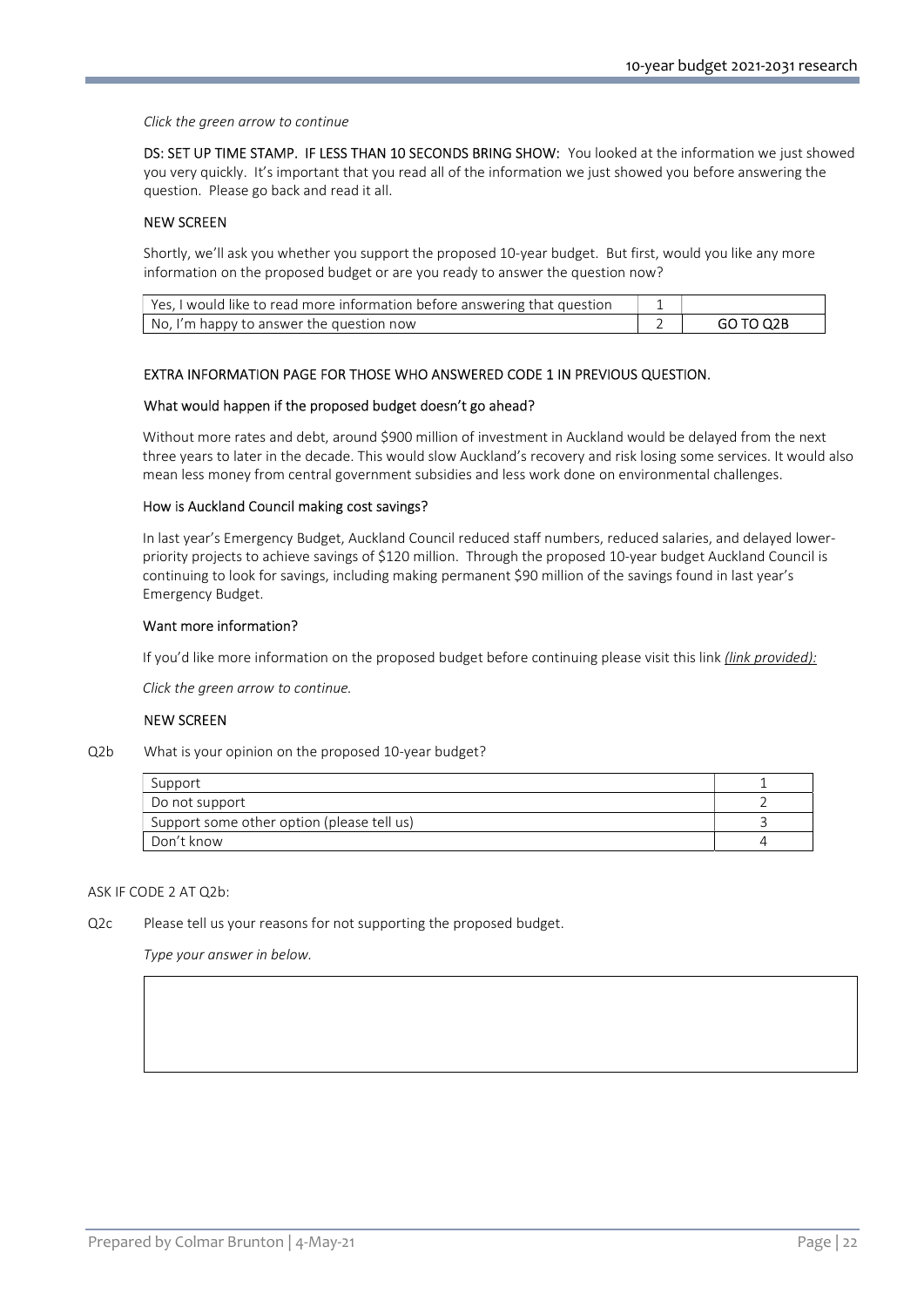Q3a This final question is about climate change.

Auckland Council is proposing additional investment to respond to the challenges of climate change. This additional investment would be funded by the proposed budget covered in the previous question.

The additional investment would mean Auckland Council does not need to buy any more diesel buses and it will help them replace diesel buses with electric and hydrogen buses sooner. It will also help reduce the amount of waste that goes to landfill, plant over 2 million more native trees and other initiatives.

Shortly, we'll ask you whether you support the proposal for this additional investment to address climate change. But first, would you like more information on what that money would be spent on?

| Yes, I would like to read more information before answering that question |           |
|---------------------------------------------------------------------------|-----------|
| No, I'm happy to answer the question now                                  | GO TO Q3B |

## EXTRA INFORMATION PAGE FOR THOSE WHO ANSWERED CODE 1 IN PREVIOUS QUESTION.

\$150 million would be invested in these proposed actions:

- Replacing diesel buses
- Diverting waste from landfill
- Planting more native trees
- Helping Queen Street Valley produce zero carbon emissions
- More help for Aucklanders to reduce household emissions
- Making Council greener
- Planning for coastal change and responding to worsening natural hazards.

If you'd like more information on the proposed budget before continuing please visit this link (link provided):

Click the green arrow to continue.

#### NEW SCREEN

Q3b What is your opinion on this proposal to invest more in responding to climate change?

| Support the proposed increased investment                  |  |
|------------------------------------------------------------|--|
| Do not support increased investment                        |  |
| Support some other option (please tell us what you'd like) |  |
| Don't know                                                 |  |

That's the end of the survey. Thanks for taking the time to give us your opinion. If you'd like to know more about Auckland Council's 10-year budget, please visit website address.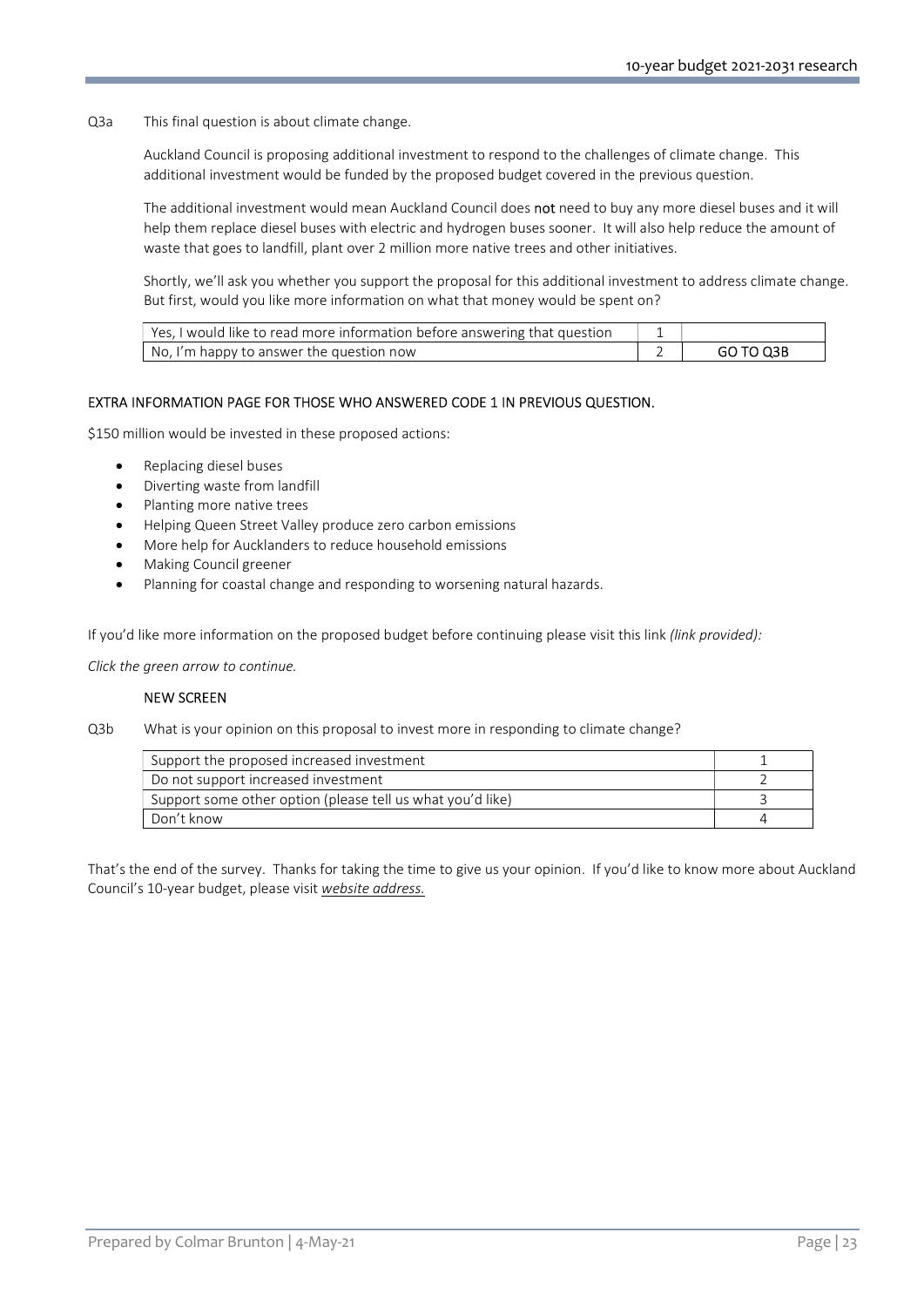# Appendix C: Questionnaire (telephone version)

Good morning/afternoon/evening. My name is \*\*\* from Colmar Brunton, the independent research company. We're conducting an important poll for Auckland Council on a topic of interest to people in the Auckland region. May I please speak to the person in your household who is 18 or over with the next birthday?

## IF UNAVAILABLE - ARRANGE TO CALL BACK.

IF NECESSARY: Everything you say is confidential. Only Colmar Brunton will see your individual answers.

#### RE-INTRODUCE IF NECESSARY

The survey will only take around 9 to 10 minutes. Is now a convenient time to go through the survey with you?

#### IF YES, CONTINUE:

IF NO, MAKE APPOINTMENT: Is there a time I can call you back? We're keen to make sure the survey represents the views of all Aucklanders. IF NO, THANKS AND CLOSE.

IF ALREADY DONE THE ONLINE SURVEY: Thanks for letting me know, we won't need to survey you again. Thank you very much for your time.

First, I have a question to check you qualify for the survey

#### S1A Are you a New Zealand citizen or permanent resident?

| Yes |  |
|-----|--|
| No  |  |

THANK AND CLOSE: For this survey, we only need to speak to people who are eligible to vote in local council elections. Thank you for your time.

# S1B. We are interviewing people in certain areas in the greater Auckland region. Could you please tell me what suburb you live in?

## CODE ONE ONLY.

IF RESPONDENT GIVES BROAD ANSWER, E.G. WEST AUCKLAND, NORTH SHORE, OR SOUTH AUCKLAND, PROBE: What suburb within that area do you live in?

CHECK AREA QUOTAS. IF NQ: For this survey, we have already interviewed enough people in your area. Thank you very much for your time.

#### DP: allow tick box – 'Do not live in Auckland region'

IF REFUSED: Sorry, for this survey we need your suburb to ensure we have the right representation of people in your area. Thanks for your time.

IF 'Do not live in Auckland' or suburb outside of quota areas: For this survey, we have already interviewed enough people in your area. Thank you very much for your time.

## CHECK QUOTAS

S1C. IF 'SILVERDALE': Do you know if you're in the Hibiscus and Bays end or the Rodney end?

## CODE ONE ONLY

| Hibiscus and Bays end | For this survey, we have already interviewed enough people in your area.<br>Thank you very much for your time. |
|-----------------------|----------------------------------------------------------------------------------------------------------------|
| Rodnev end            | <b>CONTINUE</b>                                                                                                |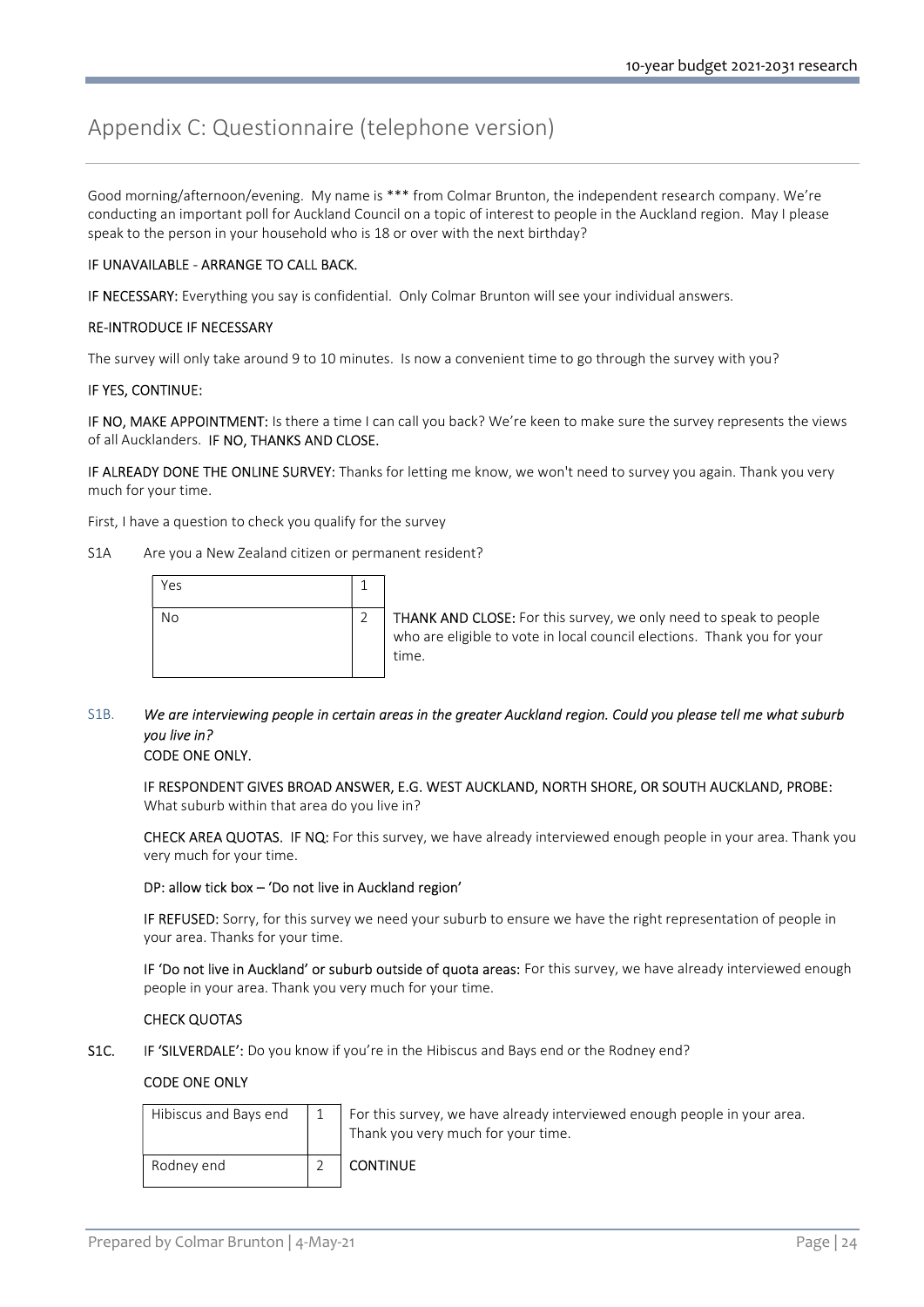| Not sure |  |
|----------|--|
|          |  |

 $\overline{3}$  For this survey, we have already interviewed enough people in your area. Thank you very much for your time.

Thank you for agreeing to take part in this research. Our calls are recorded for training purposes. DO NOT PAUSE. CONTINUE TO NEXT SCREEN UNLESS RESPONDENT IS UPSET.

IF NECESSARY: The purpose of recording is to check that I have conducted the survey correctly. IF NECESSARY: All recordings are stored securely and can only be accessed by authorised staff.

## **DEMOGRAPHICS**

Now I have some questions to ensure we survey a wide range of people.

D1. Would you mind telling me in which of the following age groups you belong? Please stop me when I get to your age group.

| CODE ONE ONLY. READ.  |                                  |  |  |
|-----------------------|----------------------------------|--|--|
| DO NOT READ: Under 18 | <b>THANK AND</b><br><b>CLOSE</b> |  |  |
| $18 - 24$ years       | 1                                |  |  |
| $25 - 29$ years       | $\overline{2}$                   |  |  |
| $30 - 34$ years       | 3                                |  |  |
| $35 - 39$ years       | 4                                |  |  |
| $40 - 44$ years       | 5                                |  |  |
| $45 - 49$ years       | 6                                |  |  |
| $50 - 54$ years       | $\overline{7}$                   |  |  |
| $55 - 59$ years       | 8                                |  |  |
| $60 - 64$ years       | 9                                |  |  |
| $65 - 74$ years       | 10                               |  |  |
| $75 - 84$ years       | 11                               |  |  |
| 85 years or over      | 12                               |  |  |
| DO NOT READ: Refused  | 13                               |  |  |

#### D2. RECORD GENDER.

| Male                    | -- |
|-------------------------|----|
| $\overline{a}$<br>emale | -  |

## D3. Which of the following ethnic groups do you identify with? You can choose more than one. Are you... READ OUT AND CODE ALL MENTIONED.

| NZ European / Pakeha                     |                |
|------------------------------------------|----------------|
| Māori                                    | $\overline{2}$ |
| Samoan                                   | 3              |
| Cook Island Māori                        | 4              |
| Tongan                                   | 5              |
| Niuean                                   | 6              |
| Chinese                                  | 7              |
| Indian, Pakistani or Sri Lankan          | 8              |
| Another ethnic group (specify)           | 9              |
| <b>DO NOT READ: Refused</b>              | 10             |
| DO NOT READ: Other Pacific Island group  | 11             |
| <b>DO NOT READ:</b> Other Asian group    | 12             |
| <b>DO NOT READ:</b> Other European group | 13             |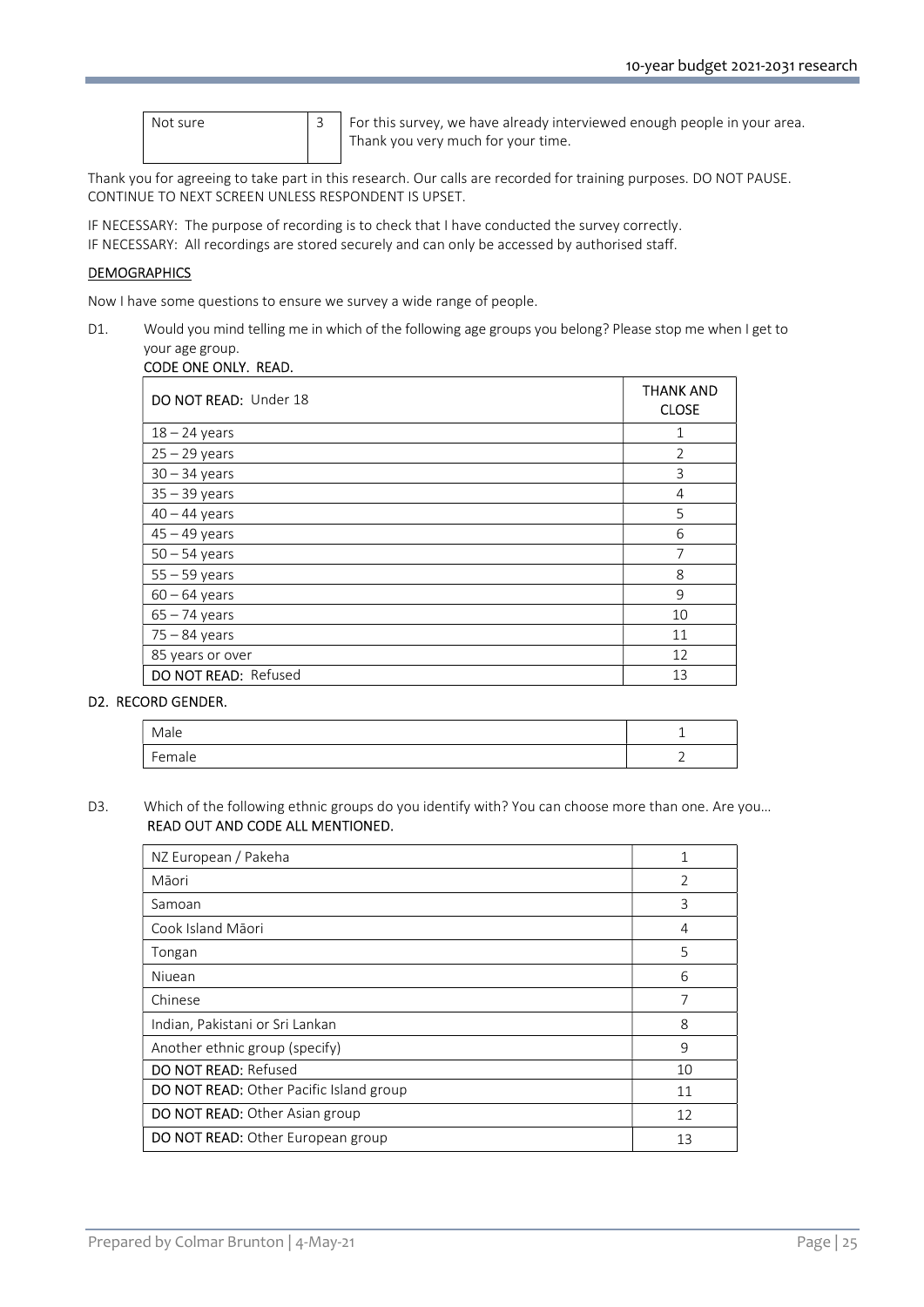#### D4. How many people usually live in your household, including yourself? CODE ONE ONLY.

| One                  |  |
|----------------------|--|
| Two                  |  |
| Three                |  |
| Four                 |  |
| Five                 |  |
| Six or more          |  |
| DO NOT READ: Refused |  |

## D5. This question just helps to ensure we survey a wide range of people. Which of the following best describes your annual household income, before tax?

Please consider all sources of income including any salary or wages, self-employed income, child support payments, money from the Government, and investments, etc.

If you're unsure, your best estimate is fine. Please stop me when I get to your income group. READ.

| \$20,000 or less               |   |
|--------------------------------|---|
| Over \$20,000 up to \$30,000   | 2 |
| Over \$30,000 up to \$50,000   | 3 |
| Over \$50,000 up to \$70,000   | 4 |
| Over \$70,000 up to \$100,000  | 5 |
| Over \$100,000 up to \$150,000 | 6 |
| Over \$150,000                 | 7 |
| DO NOT READ: Don't know        | 8 |
| <b>DO NOT READ: Refused</b>    | 9 |

## Q1. Are you a ratepayer in Auckland?

| Yes        |  |
|------------|--|
| No         |  |
| Don't know |  |
|            |  |

ASK IF NO OR DON'T KNOW AT Q2: This rest of this survey is about rates. Home and business owners can pay rates directly to Auckland Council, but these can also be paid indirectly (e.g., often rates are taken into account in the rental price of properties).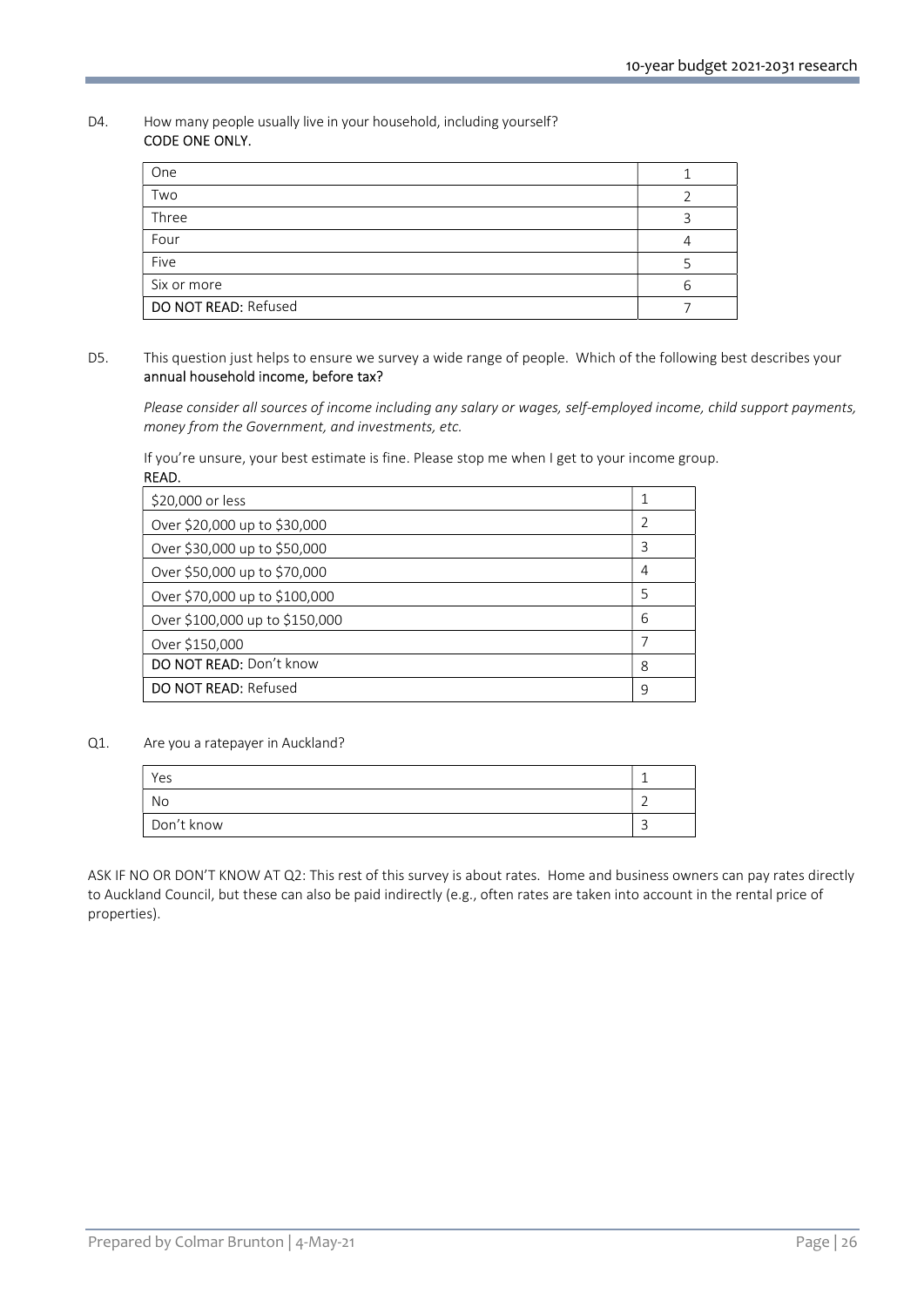Q2a This next question has a long explanation, but it's a really **important** question in the survey, so please bear with me.

Please listen carefully and let me know if you need me to repeat anything.

Later I am going to ask you whether or not you support Auckland Council's proposed 10-year budget. First, I'll tell you about it…

Auckland Council's proposed 10-year budget takes into account the expected decrease in revenue due to Covid-19, as well as a need for more investment in Auckland to support recovery and population growth, renew old infrastructure, and address climate change.

The proposed budget would see Auckland Council invest \$31 billion in Auckland over the next 10 years.

To fund the extra investment, Auckland Council would borrow more in the short-term, continue to make cost savings, and sell more surplus property. A general rates increase would also be needed.

Council is proposing a **one-off 5%** average general rates increase for 2021/2022, rather than the previously planned 3.5% increase. The increase would return to 3.5% each year after that.

CHECK RESPONDENT IS OKAY. Are you following ok so far?

#### INTERVIEWER CLICK FOR NEXT SCREEN

The proposed budget means that in the shorter term (over the next three years), Auckland Council would spend \$900 million more on things like these. I'll read out the list.

- Bus priority, safety and cycling improvements, and Park 'n' rides.
- Road sealing.
- Water supply and the treatment of wastewater.
- Managing stormwater and reducing flooding.
- Community projects where they are most needed.
- Increasing sports park capacity where it's needed most.
- Earthquake strengthening community facilities.
- Doing work at landfills to stabilise slopes and address health and safety concerns.
- Restoring the Art Gallery heritage building.

#### CHECK RESPONDENT IS OKAY. Are you following ok so far?

#### INTERVIEWER CLICK FOR NEXT SCREEN

#### Now I'll tell you exactly what the proposed 10-year budget means for your rates.

Under the previously planned increase of 3.5%, the average residential property (worth about \$1 million) would pay an extra \$111 next year.

The one-off 5% increase in the proposed new budget would mean another \$39 on top of that \$111. So that's \$150 in total.

\*\*\*\*\*\*\*\*\*\*\*\*\*\*\*\*\*\*\*\*\*\*\*\*\*\*\*\*\*\*\*\*\*\*\*\*\*\*\*\*\*\*\*\*\*\*\*\*\*\*\*\*\*\*\*\*\*\*\*\*\*\*\*\*\*\*\*\*\*\*\*\*\*\*\*\*\*\*\*\*\*\*\*\*\*\*\*\*

 Shortly, I'll ask you whether you support the proposed 10-year budget. But first, would you like more information on the proposed budget or are you ready to answer the question now?

| Yes. I would like to be read more information before answering that |           |
|---------------------------------------------------------------------|-----------|
| auestion                                                            |           |
| No, I'm happy to answer the question now                            | GO TO Q2B |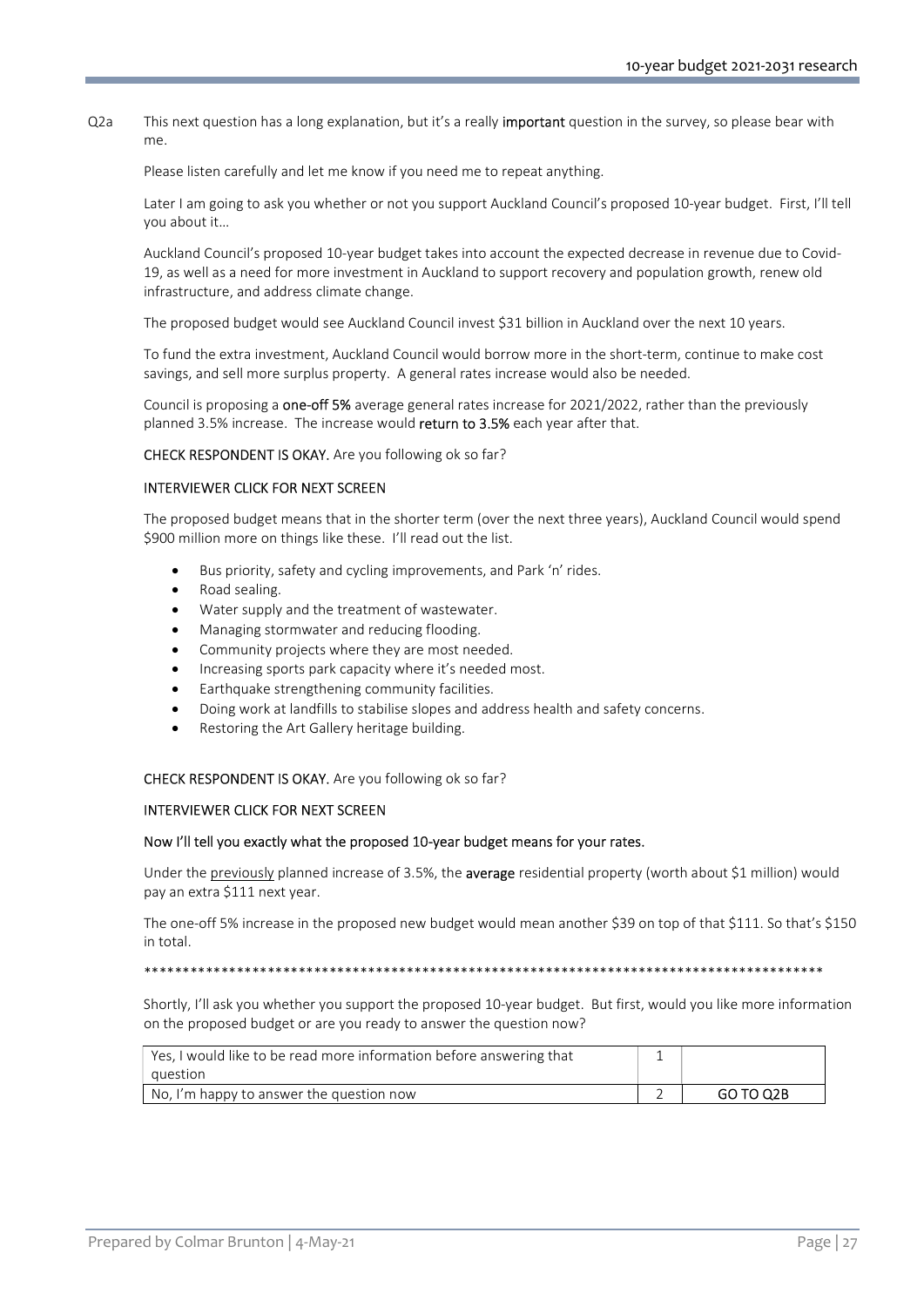I have information on two things. The first is about what would happen if the proposed budget doesn't go ahead, and the second is about how Council is making cost savings. Would you like to know about either or both of those? CODE EACH MENTIONED.

| Yes – info on what happens if proposed budget doesn't go ahead |  |
|----------------------------------------------------------------|--|
| Yes – how Council is making cost savings                       |  |
| $No$ – neither of those                                        |  |
| Don't know                                                     |  |

#### IF CODE 1, READ:

#### Here's the information on what would happen if the proposed budget doesn't go ahead.

Without more rates and debt, around \$900 million of investment in Auckland would be delayed from the next three years to later in the decade. This would slow Auckland's recovery and risk losing some services. It would also mean less money from central government subsidies and less work done on environmental challenges.

#### IF CODE 2, READ:

#### Here's the information on how Auckland Council is making cost savings.

In last year's Emergency Budget, Auckland Council reduced staff numbers, reduced salaries, and delayed lowerpriority projects to achieve savings of \$120 million. Through the proposed 10-year budget Auckland Council is continuing to look for savings, including making permanent \$90 million of the savings found in last year's Emergency Budget.

## IF NO OR DON'T KNOW:

That's fine. I'll ask you the main question now.

#### ROTATE: 50% READ THIS VERSION:

Q2b So…which of these 4 options describes your opinion on the proposed 10-year budget? 1) you support it, 2) you do not support it, 3) you support some other option, or 4) you don't know?

| Support                             |  |
|-------------------------------------|--|
| Do not support                      |  |
| Support some other option (specify) |  |
| Don't know                          |  |

OTHER 50% READ THIS VERSION:

Q2b So…which of these 4 options describes your opinion on the proposed 10-year budget? 1) you support it, 2) you do not support it, 3) you don't know, or 4) you support some other option.

| Support                             |  |
|-------------------------------------|--|
| Do not support                      |  |
| Don't know                          |  |
| Support some other option (specify) |  |

#### ASK IF CODE 2 AT Q2b:

Q2c Please tell us your reasons for not supporting the proposed budget. RECORD VERBATIM..

Q3a This final question is about climate change. Again, please listen carefully.